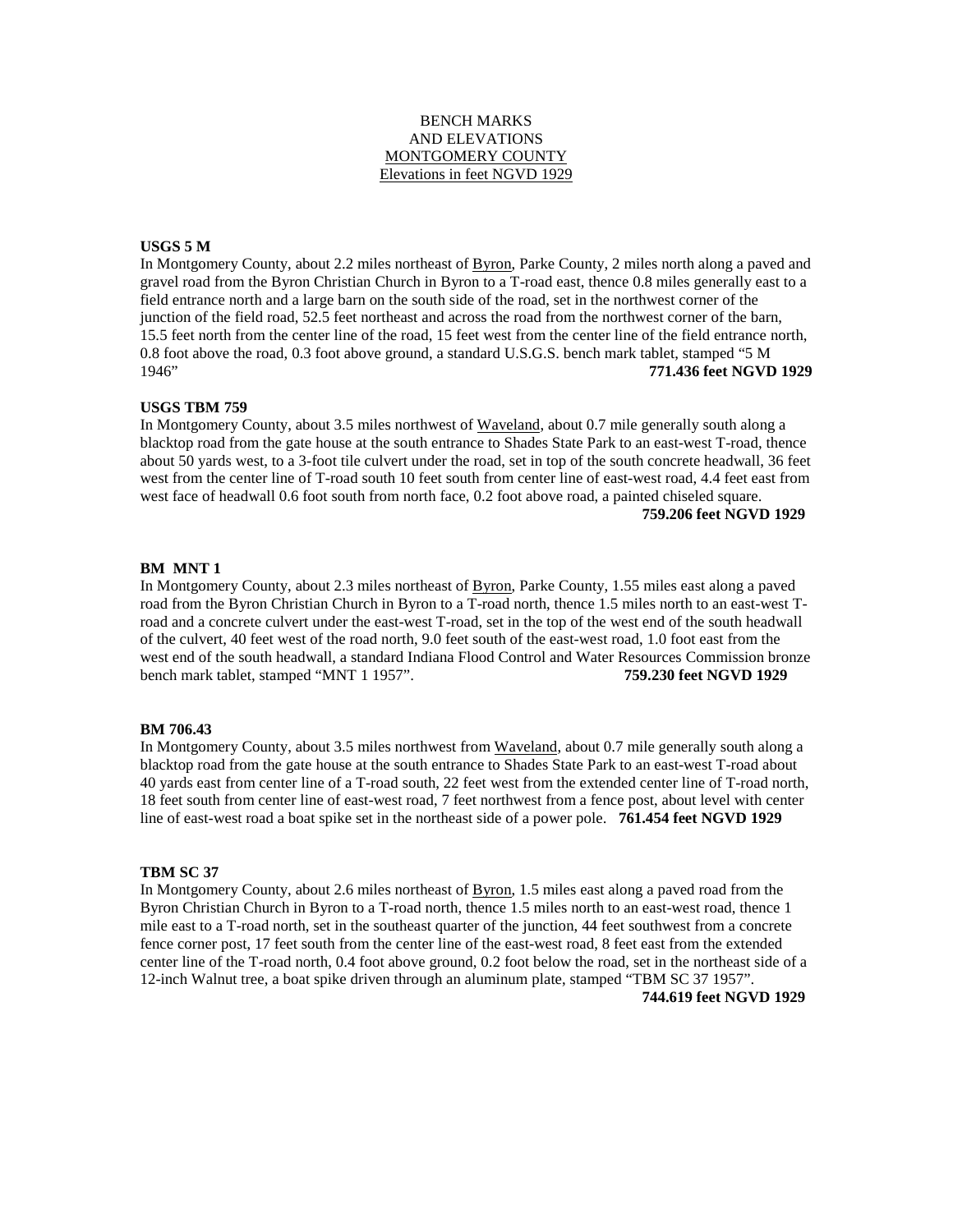# **USGS TBM 745.2**

In Montgomery County, about 3.1 miles north-northwest of Waveland, 3.0 miles generally north along a blacktop road from its junction with State Road 47 in Waveland to an east-west T-road (State Road 234) thence about 0.75 mile west to a T-road north set in the northeast ¼ of intersection, set in top of the north end of the east concrete headwall of two 2-foot and 2.5-foot pipe culvert under the road, 34 feet north from the center line of east-west road, 16 feet east from center line of east-west road, 13.5 feet northwest from a concrete fence post, 12.5 feet south from north face of headwall, 0.5 foot below center line of T-road, a painted chiseled square. **745.268 feet NGVD 1929**

### **USC&GS X102**

In Montgomery County, about 3.1 miles south of Alamo, 5.9 miles generally west along State Road 234 from its intersection with State Road 47 to a farm house on the west side of the road, set in the northeast corner of the farm yard, 0.7 mile southeast along State Road 234 from its bridge over Sugar Creek, 126 feet northeast from the northeast corner of the farm house, 67.5 feet southeast from the southeast corner of the farm barn, 20 feet west from the center line of the highway, 0.3 foot aboveground, about level with the highway, set in top of a concrete post, a standard U.S.C.&G.S. bench mark tablet, stamped "X 102 1946". **772.069 feet NGVD 1929**

# **BM MNT 2**

In Montgomery County, about 2.5 miles south of Alamo, 6.6 miles generally west along State Road 234 from its intersection with State Road 47 to the State Road 234 covered bridge over Sugar Creek, set in top of the west end of the north abutment of the bridge, 9 feet west from the center line of the highway, 4.7 feet south from the north end of the bridge, 1 foot above the highway, a standard Indiana Flood Control and Water Resources Commission bronze bench mark tablet, stamped "MNT 2 1957".

**593.371 feet NGVD 1929**

### **USC&GS BM V 102**

In Montgomery County, about .2.3 miles south of Alamo, 7.1 miles generally west along State Road 234 from its intersection with State Road 47 to a 7-foot concrete culvert under the road, set in top of the southeast end of the southwest headwall of the culvert, 150 feet northwest from a road side park with a running spring, 11 feet southwest from the center line of the highway, 2 feet above the highway, a standard USC&GS bench mark tablet, stamped "V 102 1946". **627.610 feet NGVD 1929**

#### **BM MNT 3**

In Montgomery County, about 1.55 miles south of Alamo, 2.0 miles south and east along a paved road from the brick school building in Alamo to a east-west T-road (State Road 234), thence 0.3 mile east along State Road 234 to a right angle turn south and a dirt road east, set in the southeast corner of the junction, 28 feet south from the center line of the dirt road, 14 feet east from the center line of the highway, about level with the roadway, set in top at the center of a 4-foot box culvert under the highway, a standard Indiana Flood Control and Water Resources Commission bronze bench mark tablet, stamped "MNT 3 1957". **764.613 feet NGVD 1929**

# **USC&GS Y 102**

In Montgomery County, about 1.6 miles southwest of Alamo, 2 miles south and west along a paved road, from the brick school building in Alamo to an east-west T-road (State Road 234), set in the northeast quarter of the junction, 57 feet north from the center line of the highway, 40 feet east from the center line of the paved road, 4 feet above the highway, 0.3 foot above ground, a standard USC&GS bench mark tablet, stamped "Y 102 1946". **791.097 feet NGVD 1929**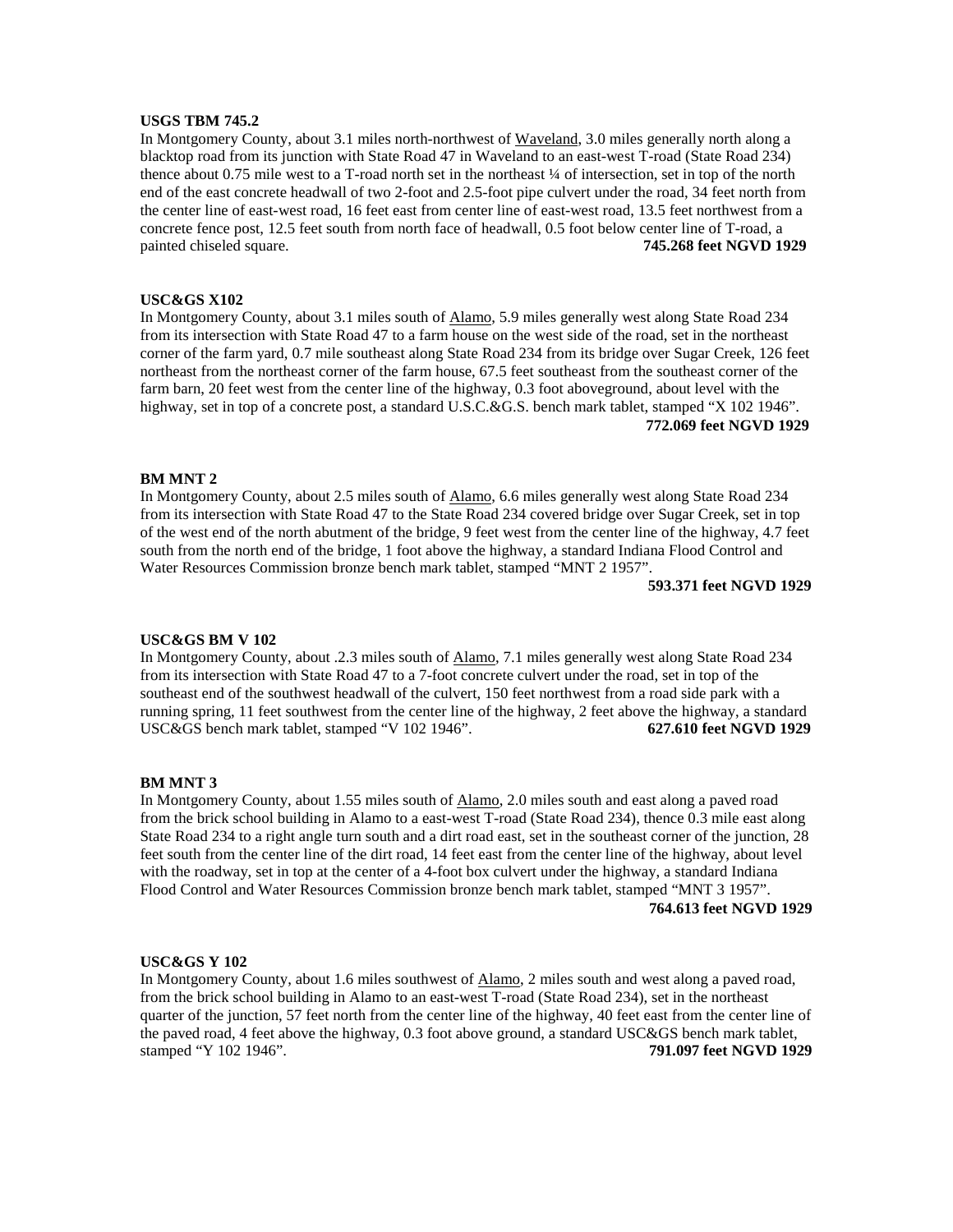# **USC&GS Q 104**

In Montgomery County, about 0.75 mile southwest of Alamo, 1 mile south and west along a paved road from the brick school building in Alamo to a crossroad, set in the southwest quarter of the intersection, 244 feet south from the center line of the east-west road, 73 feet southeast from the southeast corner of a farm house, 16 feet west from the center line of the north-south road, 0.3 foot above ground, about level with the road, a standard USC&GS bench mark tablet, stamped "Q 104 1946". **791.862 feet NGVD 1929**

## **TBM SC 38**

In Montgomery County, about 0.5 mile south of Alamo, about 0.5 mile south along a road from the school at the southwest edge of Alamo, to an east-west crossroad, 170 feet east from the center line of the northsouth road, set in the north side of a 18-inch Hackberry tree, 18 feet north from center line of east-west road, 23 feet west from a fence corner, 0.9 foot above ground, a bolt spike driven through an aluminum plate stamped, "TBM SC 38 1957". **800.662 feet NGVD 1929**

#### **TBM SC 39**

In Montgomery County, at Alamo, at the southwest edge of Alamo, set in the north side of a 14-inch Walnut tree, 70 feet east from the center line of the north-south road in front of the school in Alamo, 23 feet south from the center line of the road east, 2.0 feet above ground, a boat spike driven through an aluminum plate stamped, "TBM SC 39 1957". **809.354 feet NGVD 1929**

## **TBM SC 40**

In Montgomery County, about 0.95 mile east of Alamo, about 0.95 mile east along a gravel road, from the school at Alamo set in the southwest side of a 24-inch twin-forked Walnut tree, 20 feet north from the center line of the road, 6 feet west from the west end of a fence gate, 5 feet west from extended center line of a driveway, 0.6 foot above ground, a boat spike driven through an aluminum plate stamped, "TBM SC 40 1957". **750.017 feet NGVD 1929**

## **MNT 4**

In Montgomery County, about 1.5 miles **feet NGVD 1929**east of Alamo, 1.5 miles east along a paved and gravel road from the Alamo brick school building in Alamo to a gravel T-road south, set in the southeast quarter of the junction, 31 feet east of the T-road south, 23 feet south of the road east, 3 feet above the roads, 0.3 foot above ground, set in top of a concrete post, a standard Indiana Flood Control and Water Resources Commission bronze bench mark tablet, stamped "MNT 4 1957". **744.538 feet NGVD 1929**

#### **TBM SC 5**

In Montgomery County, about 1.6 miles east of Alamo, 1.6 miles east along a paved and gravel road from the brick school building in Alamo to a farm lane south, (Leslie Earl Weir residence) set in the southwest quarter of the junction, 71 feet west from the center line of the farm drive, 22.4 feet south from the center line of the road, 8 feet above the junction, 1 foot above the junction, 1 foot above ground, set in the north side of a 30-inch Elm tree, a railroad spike driven through a brass plate, stamped "TBM SC 5 1957".

**737.649 feet NGVD 1929**

#### **TBM SC 41**

In Montgomery County, about 2.0 miles east of Alamo, about 2.0 miles east along a gravel road from the school in Alamo, to a 30-foot box culvert over Compton Branch, set on the west end of the north wingwall, 8.0 feet north from the center line of the road, 0.6 foot east of the west end of the culvert, 1.5 feet above ground, a painted chiseled triangle. **678.158 feet NGVD 1929**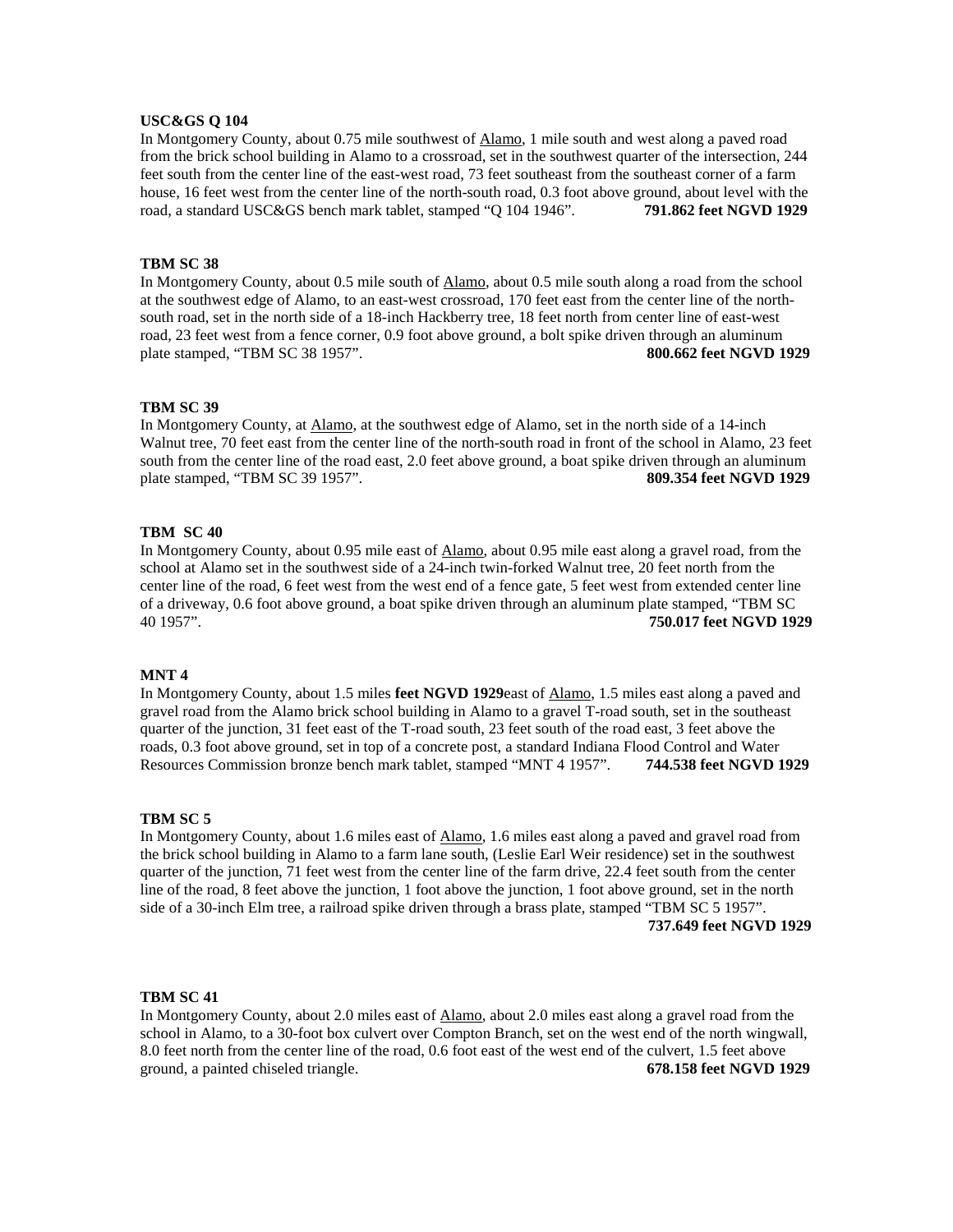In Montgomery County, about 2.3 miles east-southeast of Alamo, 2.2 miles east along a paved road from the school in Alamo, to a north-south road, thence 0.80 mile south along gravel road, set in the east side of a 30-inch twin-forked Hackberry tree, 121 feet northwest from a telephone pole, 19 feet west from the center line of the road, 0.7 foot above the ground, about level with the road, a boat spike driven through an aluminum plate stamped "TBM SC 42.1957". **701.222 feet NGVD 1929**

## **MNT 5**

In Montgomery County, about 2.6 miles southeast of Alamo, 2.3 miles generally east along a paved road, and gravel road from the Alamo brick school building in Alamo to a north-south T-road, thence 1.3 miles generally south to a 2-span steel truss bridge over Sugar Creek, set in top at the northwest end of the northwest abutment of the bridge, 11 feet northeast from the center line of the road, 4.7 feet below the road, 0.6 foot northwest from the southeast face of the northwest abutment, a standard Indiana Flood Control and Water Resources Commission bronze bench mark tablet, stamped "MNT 5 1957". **609.686**

## **TBM SC 6**

In Montgomery County, about 2.6 miles southeast of Alamo, 2.3 miles east along a paved and gravel road from the Alamo brick school building in Alamo to a north-south T-road, thence 1.3 miles generally south to a 2-span steel truss bridge over Sugar Creek, 180 feet southeast from the southeast corner of bridge, 21 feet west from the center line of the road, 0.6 foot above ground, about level with the road set in the east side of a 21-inch Walnut tree, a railroad spike driven through a brass plate, stamped "TBM SC 6 1957".

# **634.861 feet NGVD 1929**

#### **USGS 639.7**

In Montgomery County, about 4.6 miles northwest of New Market, 4 miles west along a paved road from the cross roads in New Market to a T-road north, thence 1.2 miles north and northwest to a T-road north, thence .05 mile north to a 15 foot concrete bridge over a small creek, set in top at the center of the west guardrail of the bridge, 10 feet west from the center line of the road, 1.8 feet above the road a painted chiseled square. **639.720 feet NGVD 1929**

#### **USGS 52 WSM**

In Montgomery County, about 4.7 miles northwest of New Market, 4 miles west along a paved road from the crossroads in New Market to a T-road north, thence 1.2 miles north and northwest to a T-road north, thence 0.4 mile north to a 24-foot concrete bridge over Caren Creek, set in top at the north end of the northwest wingwall of the bridge, 13 feet west from the center line of the road, 0.5 feet south from the north end of the northwest wingwall, about level with the road, a standard USGS bench mark tablet, stamped "52 WSM 1955". **609.663 feet NGVD 1929**

#### **TBM SC 43**

In Montgomery County, about 5 miles northwest of New Market, 3 miles west along a paved road from the cross roads in New Market to a T-road north, thence 1.5 miles north to an east-west cross road, thence 1.55 miles west to a right angle turn south, 50 feet northwest from center line of the turn east, 33 feet north from the south end of fence gate, and in line with the north-south fence line, set in the south side of a double braced power pole, a boat spike driven through an aluminum plate stamped, "TBM SC 43 1957".

**677.316**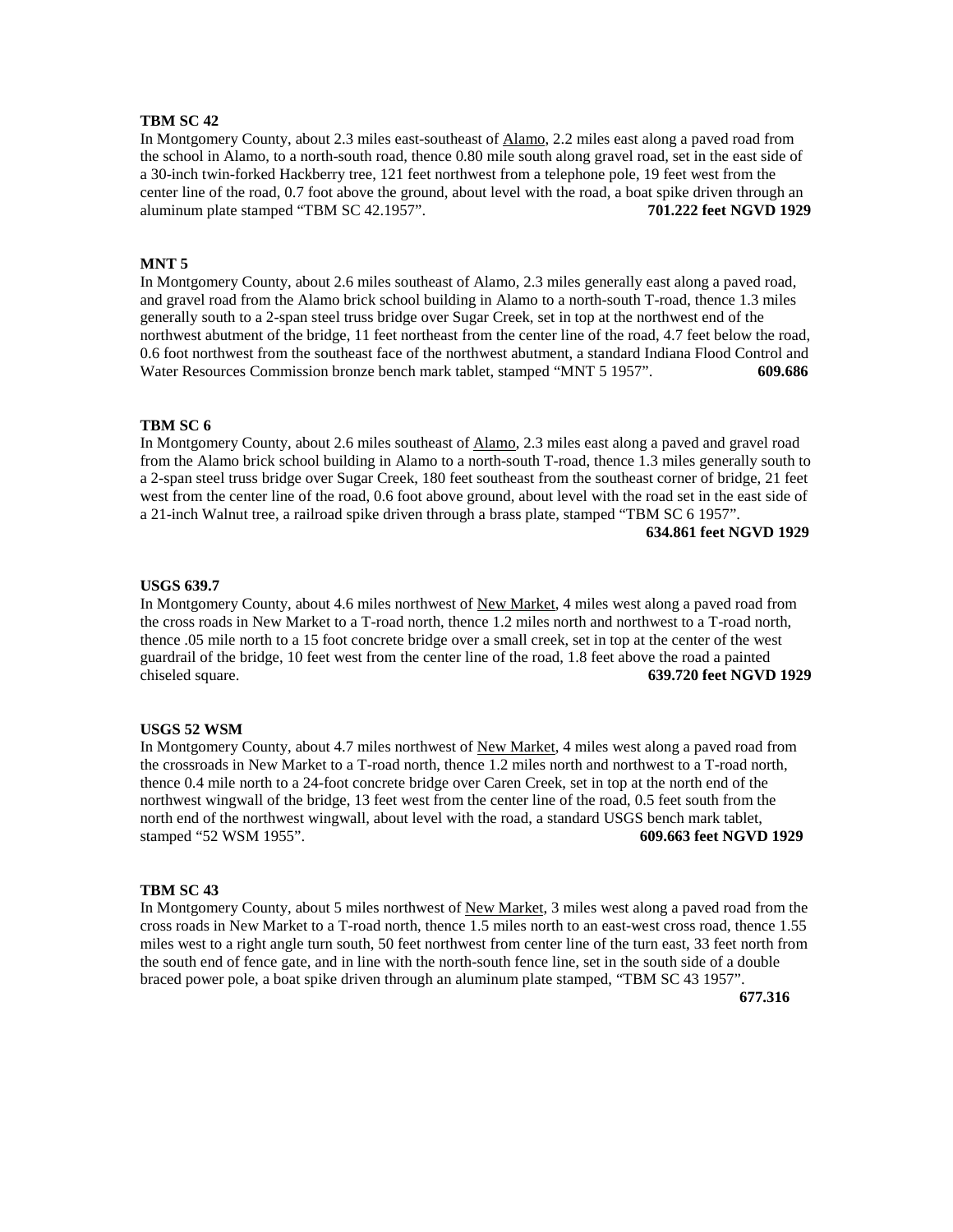In Montgomery County, about 4.15 miles northwest of New Market, 3 miles west along a paved road from the cross roads in New Market to a T-road north, thence 1.5 miles north to an east-west crossroad, thence 0.9 mile west to a farm house on the south side of the road (Jack Carty residence), set in the north side of a 20-inch Maple tree, 116 feet east from the east side of the house, 20 feet south from the center line of the road, 0.7 foot above ground, a boat spike driven through an aluminum plate, stamped "TBM SC 44 1957". **765.152**

# **TBM SC 45**

In Montgomery County, about 3.35 miles northwest of New Market, 3 miles west along a paved road from the crossroads in New Market to a T-road north, thence 1.5 miles north to a east-west cross road, set in the southeast quarter of the intersection, 87 feet east from the center line of the north-south road, 33 feet south from the center line of the east-west road, 4.5 feet above the roads, 0.5 foot above ground, set in the northwest side of a 24-inch Maple tree, a boat spike driven through an aluminum plate, stamped "TBM SC 45 1957". **780.443**

#### **TBM SC 46**

In Montgomery County, about 3.85 miles northwest of New Market, 3 miles west along a paved road from the crossroads in New Market to a T-road north, thence 2.65 miles north and west to a right angle turn north, set in the west side of a 30-inch Maple tree, 236 feet north from the right angle turn in the road, 23 feet east from the center line of the road, 2 feet above the road, 0.2 foot above ground, a boat spike driven through a brass plate, stamped "TBM SC 46 1957". **722.425**

#### **TBM SC 47**

In Montgomery County, about 4.25 miles northwest of New Market, 3 miles west along a paved from the crosswinds in New Market to a T-road north, thence 2.8 miles generally north to a right angle turn north, set in the east side of a 14-inch forked Walnut tree, 40 feet southwest from the south end of a fence line with field gate, 7 feet west from the extended center line of the road north, 1.5 feet below the road, 0.3 foot above ground, a boat spike driven through an aluminum plate, stamped "TBM SC 47 1957".

**744.203**

#### **MNT 6**

In Montgomery County, about 4.6 miles northwest of New Market, 3 miles west along a paved road from the crossroad in New Market to a T-road north, thence 3.5 miles generally north to the one-span steel truss bridge over Rattlesnake Creek, set in top at the east end of the south abutment, 10.3 feet east from the center line of the road, 1.7 feet below the road, 0.7 foot south from the north face of the south abutment, a standard Indiana Flood Control and Water Resources Commission bronze bench mark tablet, stamped "MNT 6 1957". **619.103**

## **TBM SC 7**

In Montgomery County, about 4.85 miles northwest of New Market, 3 miles west along a paved road from the crossroads in New Market to a T-road north, thence 4.0 miles generally north to a right angle turn east, set in the south side of a 14-inch Elm tree, 39.5 feet northeast from the southeast corner of a green river cottage, 29.5 feet northwest from the center line of the road, 0.4 foot above ground, a railroad spike driven through a brass plate, stamped "TBM SC 7 1957". **624.554**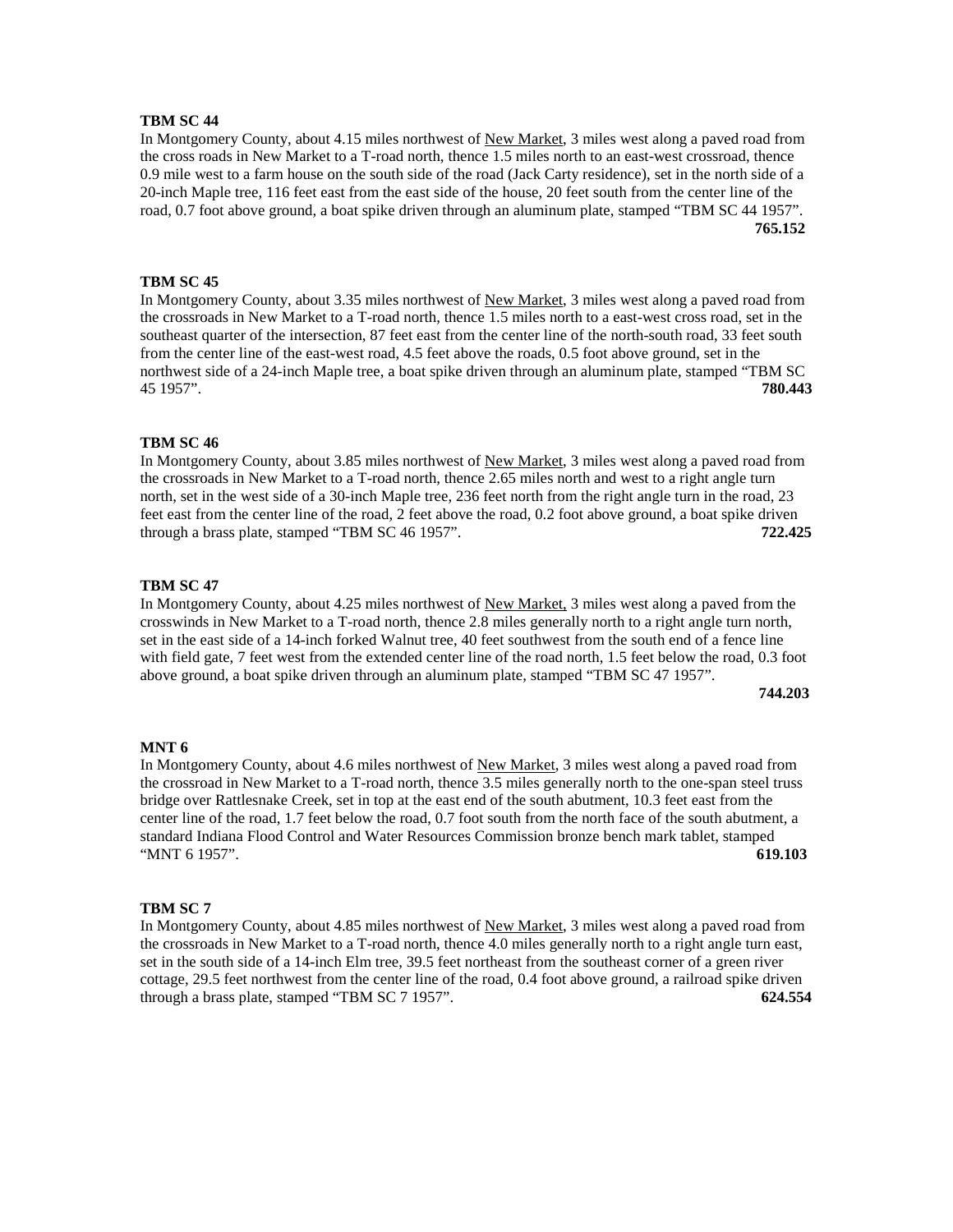# **USGS BM TT 7 DWP**

In Montgomery County, about 4.85 miles northwest of New Market, 3 miles north along a paved road from the crossroads in New Market to a T-road north, thence 4.0 miles generally north to a right angle turn east, 64.5 feet northeast from northeast corner of a green river cottage, 35 feet northwest from the center line of the road, 1.1 feet above ground, set in the top of a concrete post, a standard USGS bench market tablet, stamped "TT 7 DWP 1946". **623.732**

### **TBM SC 48**

In Montgomery County, about 4.5 miles southwest of Crawfordsville, 3.2 miles west along State Road 32 from its junction with State Road 47 at the south edge of Crawfordsville to a T-road south, thence 1.5 miles south to a T-road west, thence 0.5 mile west to a bend in the road northwest, set in the south side of a 20 inch Sycamore tree, 104 feet northwest from the west end of the north headwall of a 1.3 foot culvert under the road, 88 feet northeast from a telephone pole, 15 feet northeast from the center line of the road, 0.4 foot above ground, a boat spike driven through an aluminum plate, stamped "TBM SC 48 1957".

**748.380**

#### **MNT 7**

In Montgomery County, about 4.35 miles southwest of Crawfordsville, 3.2 miles west along State Road 32 from its junction with State Road 47 south of Crawfordsville to a T-road south, thence 1.5 miles south to a T-road west, thence 0.1 mile west to a 2-foot box culvert under the road, set in top at the center of the south headwall of the culvert, 11 feet south from the center line of the road, about level with the road, a standard Indiana Flood Control and Water Resources Commission bronze bench mark tablet, stamped "MNT 7 1957". **760.572**

#### **TBM SC 49**

In Montgomery County, about 4 miles southwest of Crawfordsville, 3.2 miles west along State Road 32 from its junction a T-road south, thence 1 mile south to a farm land west, set in the southwest quarter of the junction, 23.5 feet south from the center line of the farm lane, 19 feet west from the center line of the road, 4 feet south from a fence corner, 0.6 foot above ground, set in the east side of an 18-inch Walnut tree, a boat spike driven through an aluminum plate, stamped "TBM SC 49 1957". **753.988**

#### **TBM SC 8**

In Montgomery County, about 3.85 miles southwest of Crawfordsville, 3.2 miles west along State Road 32 from its junction with State Road 47 south of Crawfordsville to a T-road south, thence 0.7 mile south to a 4-foot pipe culvert under the road, set in the northeast side of a 6-inch Sassafras tree, 19 feet south from the south edge of the culvert, 15 feet west from the center line of the road, 0.4 foot above the ground, about level with the road, a railroad spike driven through a brass plate, stamped "TBM SC 8 1957".

**734.401**

# **MNT 8**

In Montgomery County, about 3.85 miles southwest of Crawfordsville, 3.2 miles west along State Road 39 from its junction with State Road 47 south of Crawfordsville to a gravel T-road south, thence 0.7 mile south to a 4-foot pipe culvert under the road, set in top of the west headwall of the culvert, 36 feet west from the center line of the road, 15 feet below the road, 1.2 feet north from the south face of the west headwall, a standard Indiana Flood Control and Water Resources Commission bronze bench mark tablet, stamped "MNT 8 1957". **719.988**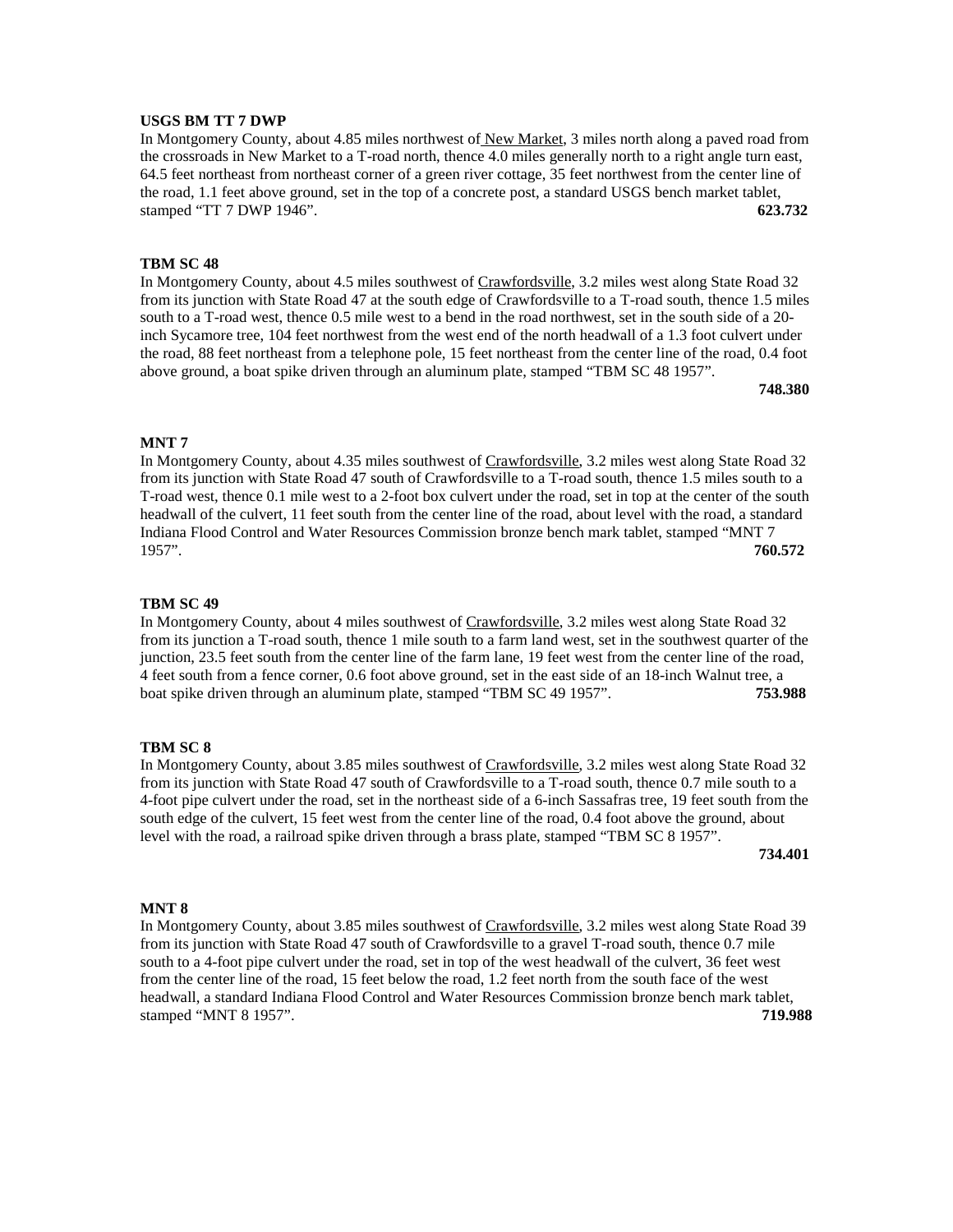In Montgomery County, about 3.85 miles southwest of Crawfordsville, 3.5 miles west along State Road 32 from its junction with State Road 47 south of Crawfordsville, to the State Road 32 concrete bridge over Sugar Creek, set in top of the east end of the north guardrail of the bridge, 19.6 feet north from the center line of the highway, 2.8 feet above the sidewalk of the bridge, 0.7 foot west from the east end of the north guardrail, a painted chiseled triangle. **690.102 feet NGVD 1929**

## **ISHC BM MONGT C-11**

In Montgomery County, about 3.9 miles southwest of Crawfordsville, 3.55 miles west along State Road 32 from its junction with State Road 47 south of Crawfordsville, to the State Road 32 concrete bridge over Sugar Creek, set in top of the west end of the south sidewalk of the bridge, 19 feet north from the center line of the highway, 7 feet east from the west end of the north sidewalk, 0.7 foot above the highway, a standard ISHC bench mark tablet, stamped "MONT C-11". **681.532 feet NGVD 1929**

## **TBM SC 10**

In Montgomery County, about 3.5 miles west of Crawfordsville, 3.5 miles west along State Road 32 from its junction with State Road 47 south of Crawfordsville to a T-road north, thence 0.55 mile generally north to a right angle turn east and the Crawfordsville County Club entrance north and west, set in the northeast quarter of the intersection, 45 feet east from the entrance road north, 20 feet north from the road east, 0.6 foot above ground, about level with the roads, set in the south side of a 14-inch Elm tree, a railroad spike driven through a brass plate, stamped "TBM SC 10 1957". *Destroyed LJR 10/4/74* **689.181 feet NGVD 1929**

#### **BM MNT 9**

In Montgomery County, about 3.25 miles west of Crawfordsville, 4.4 miles west along the New York Central Railroad from its station in Crawfordsville to the New York Central Railroad trestle over Sugar Creek, set in top of the northeast end of the southeast abutment, 12.8 foot below the top of the rails, 9 feet northeast of the northeast rail, 0.7 foot southeast from the northwest face of the southeast abutment, a standard Indiana Flood Control and Water Resources Commission bronze bench mark tablet, stamped "MNT 9 1957". **653.437 feet NGVD 1929**

#### **TBM SC 57**

In Montgomery County, about 3.2 miles west of Crawfordsville, about 3.5 miles generally west along Wabash Street from its junction with U.S. Highway 231 (Washington Street) in Crawfordsville to a New York Central Railroad overpass and a dirt road northwest, thence about 0.3 mile generally northwest to the New York Central Railroad trestle over Sugar Creek, set in the top of, at the northwest end of the southeast concrete abutment of trestle, 2.8 feet northeast from north rail of track, 1.0 foot northeast from southwest face of abutment, 0.4 foot southeast from north face, 0.6 foot below top of rails, a painted chiseled square. **665.759 feet NGVD 1929**

## **TBM SC 11**

In Montgomery County, about 3.25 miles west of Crawfordsville, 4.4 miles west along the New York Central Railroad from its station in Crawfordsville to the New York Central Railroad trestle over Sugar Creek, set in top of the southwest end of the northwest abutment, 5.3 feet southwest from the southwest rail, 1 foot northwest from the southeast face of the northwest abutment, 0.7 foot below the top of the rails, a painted chiseled triangle around a bolt head, top of bolt head. **665.839 feet NGVD 1929**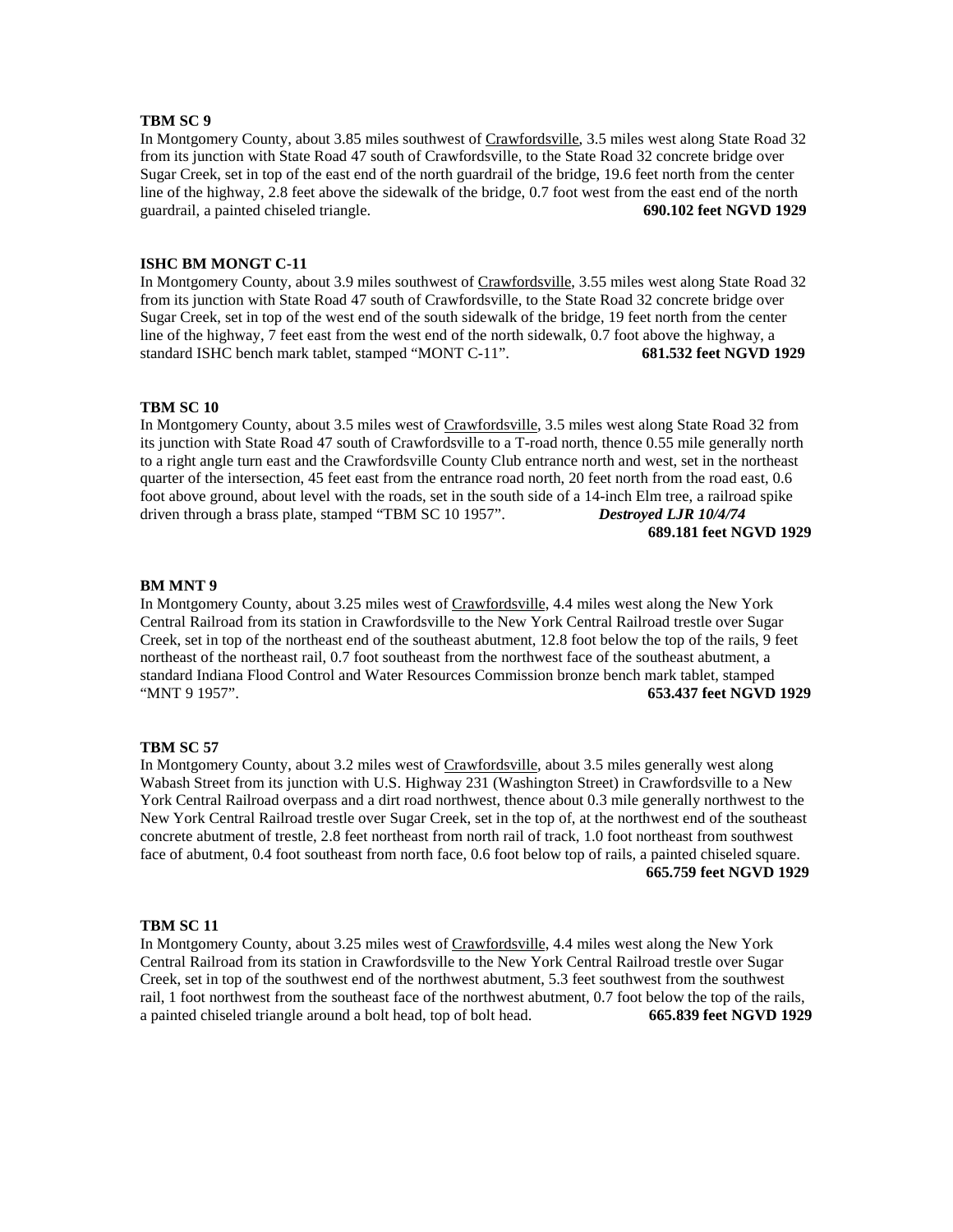In Montgomery County, about 3 miles west of Crawfordsville, 4 miles west along the New York Central Railroad from its station in Crawfordsville to a overpass over a gravel road running southwest-northeast, set in the west side of a 31-inch Elm tree, 26 feet north from the northwest corner of the northeast wingwall of the overpass, 15 feet east from the driveway to the Keedy residence, 1.2 feet above ground, a boat spike driven through a brass plate, stamped "TBM SC 50 1957". *DESTROYED LJR 10/4/74* **656.003 feet NGVD 1929**

# **TBM SC 12**

In Montgomery County, about 2.4 miles west of Crawfordsville, 1.85 miles west along State Road 32 from its junction with State Road 47 south of Crawfordsville, to a north-south crossroad, thence 0.5 mile north to a east-west T-road, thence 0.3 mile west to a T-road northeast, thence 0.75 mile northeast and north to a one-span steel truss bridge over Sugar Creek, set in the south side of a 27-inch Sycamore tree, 21 feet south from the south end of the bridge, 29 feet west from the center line of the road, 2.3 feet below the road, 0.4 foot above ground, a railroad spike driven through a brass plate, stamped "TBM SC 12 1957".

# *Destroyed LJR 10/474* **654.403 feet NGVD 1929**

#### **BM MNT 10**

In Montgomery County, about 2.4 miles west of Crawfordsville, 1.85 miles west along State Road 32 from its junction with State Road 47 south of Crawfordsville to a north-south crossroad, thence 0.5 mile north to an east-west T-road , thence 0.3 mile west to a T-road northeast, thence 0.75 mile northeast and north to a one-span steel truss bridge over Sugar Creek, set in top of the southwest end of the northeast wingwall of the bridge, 11 feet east from the center line of the bridge, 2.4 feet southeast from northeast corner of the east steel truss 1.1 feet below the road, a standard Indiana Flood Control and Water Resources Commission bronze bench mark tablet, stamped "MNT 10 1957". **655.183 feet NGVD 1929**

#### **TBM SC 51**

In Montgomery County, about 2.5 miles northwest of Crawfordsville, 1.85 miles north and west along U.S. Highway 136 from the courthouse in Crawfordsville to a T-road west, thence 0.98 mile west to a T-road south, set in the southeast quarter of the junction, 19 feet south from the center line of the east-west road, 5 feet east from a concrete fence corner post, 1 foot above ground, set in the west side of a 19-inch maple tree, a boat spike driven through an aluminum plate, stamped "TBM SC 51 1957" **752.63 feet NGVD 1929**

# **TBM SC 52**

In Montgomery County, about 1.65 miles northwest of Crawfordsville, 1.85 miles north and west along U.S. Highway 136 from the courthouse in Crawfordsville to a T-road west, set in the northwest quarter of the junction, 93 feet north from the center line of the T-road west, 40 feet southwest from the center line of the highway, 1 foot above ground, set in the west side of a 15-inch elm tree, a boat spike driven through an aluminum plate, stamped "TBM SC 52 1957". *Destroyed LJR 10/4/74* **780.000 feet NGVD 1929**

#### **TBM SC 13**

In Montgomery County, at Crawfordsville, at the U.S. Highway 136 concrete arch bridge over Sugar Creek, set in top of the northwest end of the southwest center cement guardrail of the bridge, 16.4 feet southwest from the cement line of the highway, 3.8 feet above the highway, 0.8 foot southeast from the northwest end of the southwest guardrail, a painted chiseled triangle. **675.315 feet NGVD 1929**

## **MNT 11**

In Montgomery County, at Crawfordsville, at the U.S. Highway 136 bridge over Sugar Creek, set in top of the southeast end of the southwest cement guardrail of the bridge, 16.4 feet southwest from the center line of the highway, 3.8 feet above the highway, 1.1 feet northwest from the southeast end of the southwest guardrail, a standard Indiana Flood Control and Water Resources Commission bronze brench mark tablet, stamped "MNT 11 1957". **675.336 feet NGVD 1929**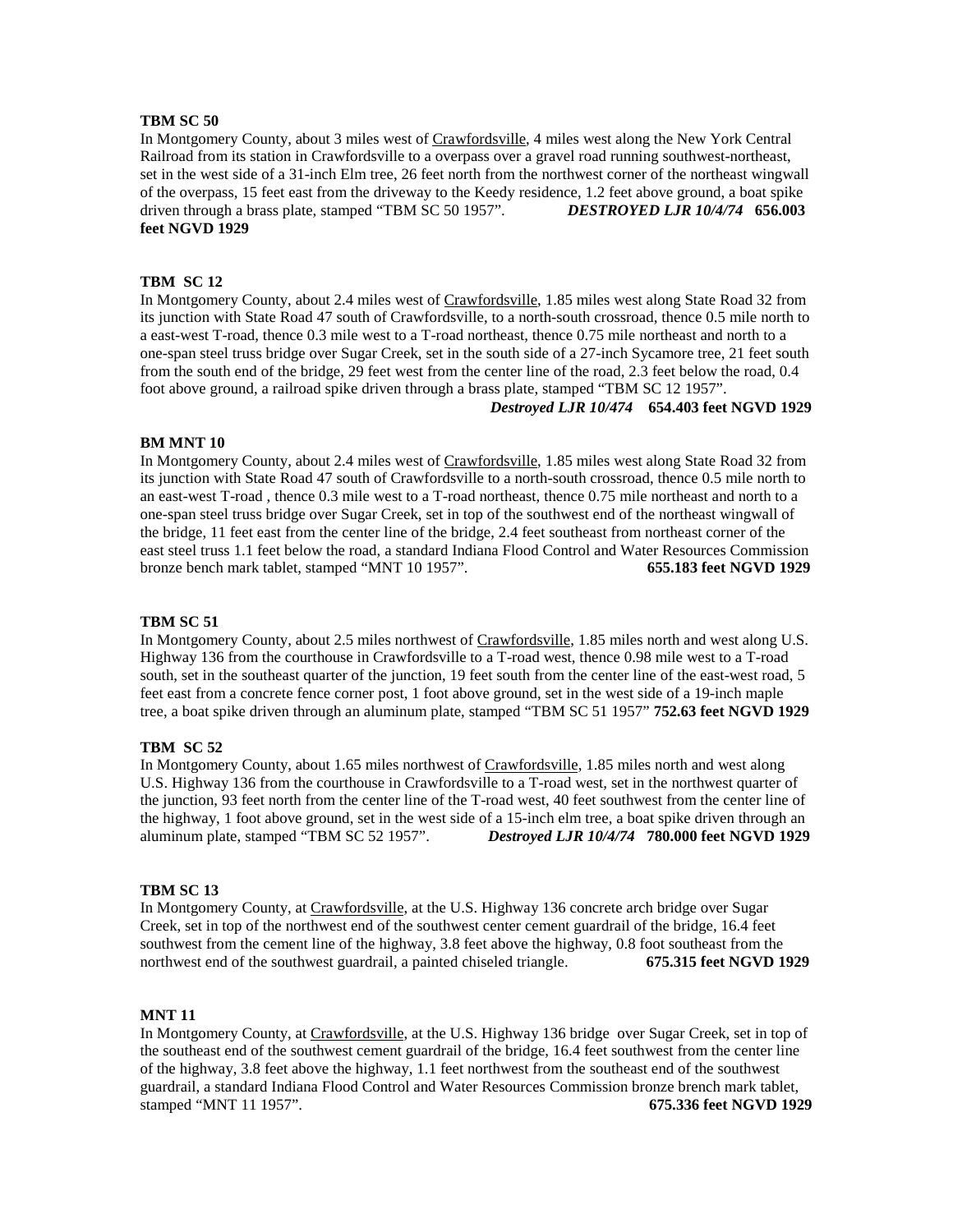In Montgomery County, at Crawfordsville, at the intersection of Covington Street and Lafayette Avenue (State Road 43), set in the northwest quarter of the intersection, 18 feet west from the center line of Lafayette Avenue, 15 feet north from the center line of Covington Street, 0.6 foot above ground, set in the north side of a 20-inch Maple tree, a boat spike driven through a brass plate, stamped "TBM SC 53 1957". *Destroyed LJR 10/4/74* **677.448 feet NGVD 1929**

## **TBM SC 54**

In Montgomery County, at Crawfordsville, at the intersection of North Street and North Washington Street, set in the northwest quarter of the intersection, 40 feet west from the center line of Washington Street, 20 feet west from the center line of North Street, the southwest head bolt of a fire plug.

**743.135 feet NGVD 1929**

### **R.M. 1**

In Montgomery County, at Crawfordsville, at the Crawfordsville Electric Light and Power Company set on top at the northwest corner of concrete base of intake tunnel, 30 feet east of northeast corner of screening house, 1.6 feet above ground, a U.S.G.S. bronze gaging station reference mark.

**676.610 feet NGVD 1929**

#### **R.M. 2**

In Montgomery County, at Crawfordsville, at the Crawfordsville Electric Light and Power Company, set in top at south end of concrete door sill of the doorway to the screening house, 42 feet southeast from the door handle of the U.S.G.S gage, 0.2 feet above ground, a chiseled square. **675.082 feet NGVD 1929**

### **R.M. 5**

In Montgomery County, at Crawfordsville, at the Crawfordsville Electric Light and Power Company set in top of the concrete retaining wall for Sugar Creek, 300 feet northeast (upstream) from the dam across Sugar Creek, 14 feet southeast (downstream) from northeast corner U.S.G.S. gaging station house, 1.1 feet northeast from southwest face of the retaining wall, a standard U.S.G.S. gaging station bench mark tablet, stamped "BM 5". **667.645 feet NGVD 1929**

#### **BM MNT 13**

In Montgomery County, about 1.5 miles north of Crawfordsville, 1 mile north along the Monon Railroad from its station in Crawfordsville to the Monon Railroad Bridge over Sugar Creek, set in top of the west end of the south abutment, 4.4 feet west from the west rail, 1.5 feet below the top of the rails, west from the west rails, 0.8 foot south from the north face of the south abutment, a standard Indiana Flood Control and Water Resources Commission bronze bench mark tablet, stamped "MNT 13 1957". **Destroyed 10/17/88 JAK 705.152 feet NGVD 1929**

#### **TBM SC 67**

In Montgomery County, 1.5 miles north of Crawfordsville, 1 mile north along the Monon Railroad from its station at Crawfordsville to the Monon Railroad Bridge over Sugar Creek, set in top of the east end of south abutment, 6.5 feet east of east rail, about 1.8 feet south of north face of southeast abutment about 0.8 feet below the rails, a chiseled cross. **705.962 feet NGVD 1929**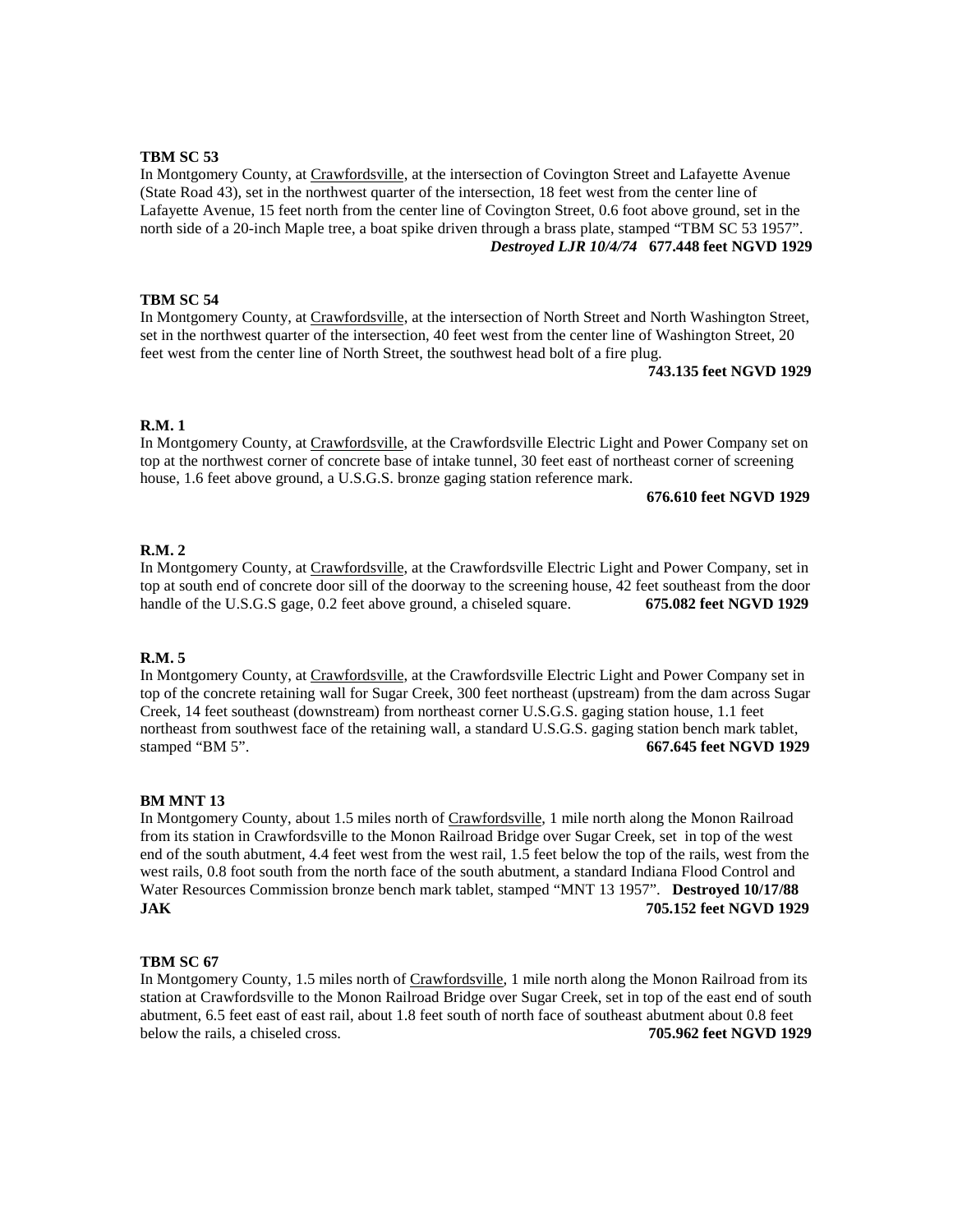#### **USGS 62 WSM**

In Montgomery County, about 1.95 miles north of Crawfordsville, 1.95 miles north along State Road 43 from the Courthouse in Crawfordsville to a T-road northwest, set in the southwest corner of the junction 274 feet northwest from the center line of the highway, 22 feet southwest from the center line of the T-road, 1 foot above the road, 0.7 foot northeast from a fence line, level with the ground, set in the top of a concrete post, a standard USGS bench mark tablet, stamped "63 WSM 1955". *Destroyed LJR 10/4/74* **750.529 feet NGVD 1929**

#### **U.E. 768.9**

In Montgomery County, 2.02 miles north of Crawfordsville, about 2.29 miles north along State Road 43 from the courthouse at Crawfordsville to a T-road east, in the southwest quarter of the intersection, 23 feet west of the center line of the highway, 8 feet south of extended center line of the T-road east, 13 feet southeast of the end fence post in the fence line, set in the east trunk of a 20-inch Maple tree, 0.3 foot above the ground, a copper nail through a washer. *Destroyed LJR 10/4/74* **768.712 feet NGVD 1929**

#### **TBM SC 68**

In Montgomery County, about 2.43 miles north of Crawfordsville, 2.29 miles north along State Road 43 from the courthouse at Crawfordsville to a T-road east, thence 0.30 mile east to a right angle curve north, thence 0.14 mile north to a 24-inch box culvert, set in the top of the west headwall, 170 feet south of the center line of a cinder road east to the Hydraulic Press Brick Company, 10 feet west of center line of the concrete road, 0.4 foot above the road, 0.4 foot east of the west edge of the west headwall., a chiseled triangle. *Destroyed LJR 10/4/74*

**759.226 feet NGVD 1929**

## **BM MNT 14**

In Montgomery County, about 2.3 miles north of Crawfordsville, 2.3 miles north along State Road 43 from the Courthouse in Crawfordsville to a paved T-road east, thence 0.95 mile east and northeast to a 5-foot box culvert under the road, set in the top at the center of the south headwall of the culvert 10 feet south from the center line of the road, 0.2 foot above the road, a standard Indiana Flood Control and Water Resources Commission bench mark tablet, stamped "MNT 14 1957". *Destroyed LJR 10/4/74* **752.641 feet NGVD 1929**

## **BM SC 14**

In Montgomery County, about 2.3 miles north of Crawfordsville, 2.3 miles north along State Road 43 from the Courthouse in Crawfordsville to a paved T-road east, thence 1 mile east and northeast to a turn northeast set in the northwest side of a 28-inch lone maple tree on the northwest side of the road, 20 feet southwest of a power pole #40, 18 feet northwest from the center line of the road, 0.8 foot above ground, about level with the road, a railroad spike driven through a brass plate, stamped "TBM SC 14 1957".

 *Destroyed LJR 10/4/74* **755.388 feet NGVD 1929**

#### **TBM SC 69**

In Montgomery County, about 3.0 miles north of Crawfordsville, 2.3 miles north along State Road 43 from the court house at Crawfordsville to a paved T-road east, thence 1.9 miles north-east and east to a farm lane east, set in the southeast quarter of the intersection, 18 feet east of the center line of the paved road, 14 feet south of the center line of the farm lane, 1.0 foot above the ground, set in the west side of the corner fence post, a railroad spike driven through a brass plate, stamped "TBM SC 69 1958".

**760.911 feet NGVD 1929**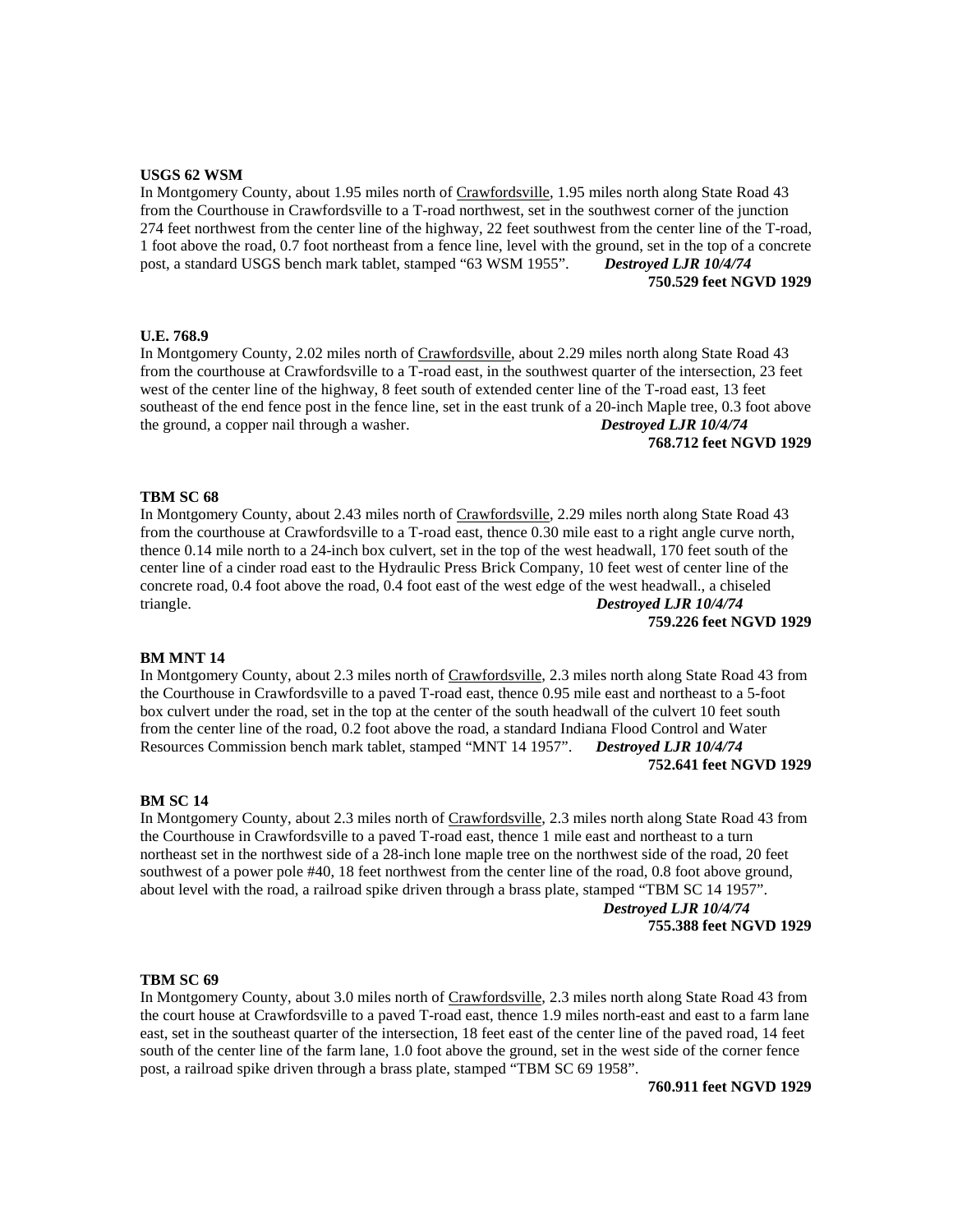In Montgomery County, about 3.9 miles north of Crawfordsville, 2.3 miles north along State Road 43 from the court house in Crawfordsville to a paved T-road east, thence 2.75 miles east and northeast to an eastwest T-road, thence 0.1 mile east to a 3-foot box culvert under the road set in top at the center of the north headwall of the culvert, 10 feet north from the center line of the road, 0.5 foot above the road, a painted chiseled square. *Destroyed CAB 6-15-74*

**766.749 feet NGVD 1929**

### **TBM SC 70**

In Montgomery County, about 3.5 miles north of Crawfordsville, 2.3 miles north along State Road 43 from the court house at Crawfordsville to a paved T-road east, thence 2.75 miles east and northeast to an eastwest T-road (thence 0.73 mile east to a T-road south, thence 0.13 mile) south on gravel road to a concrete box culvert under the road, set in the top at center of the east concrete headwall, 10.5 feet east of the center line of the gravel road, 4.7 feet south of the north end of the east concrete headwall, 0.7 foot above the ground, 0.6 foot east of the west edge of the headwall, a chiseled square. **771.895 feet NGVD 1929**

## **TBM SC 16**

In Montgomery County, about 4 miles northeast of Crawfordsville, 3 miles generally north along State Road 47 from its junction with State Road 32 east of Crawfordsville, to a right-angle turn east and a T-road west, thence 0.5 mile west and north to a one-span steel truss bridge over Sugar Creek, set in top of the west end of the north abutment of the bridge, 11 feet west **f**rom the center line of the road, 0.8 foot north from the south end of the north abutment, 0.5 foot below the roadway, a painted chiseled triangle.

> *Destroyed JAK 8/8/2000* **690.386 feet NGVD 1929**

#### **BM** MNT 15

In Montgomery County, about 4.0 miles northeast of Crawfordsville, 3 miles generally north along State Road 47 from its junction with State Road 32 east of Crawfordsville, to a right-angle turn east and a T-road west, thence 0.5 mile west and north to a bridge, 10 feet west from the center line of the road, 1.8 feet northwest from the southwest corner of the west steel truss, a standard Indiana Flood Control and Water Resources Commission bronze bench mark tablet, stamped "MNT 15 1957".

#### *Destroyed 8/8/2000 JAK* **690.487 feet NGVD 1929**

#### **TBM SC 71**

In Montgomery County, about 2.40 miles west of Garfield, along State Road 47 from its intersection with the Pennsylvania Railroad at the city limits, 2.40 miles west of Garfield along State Road 47 to a right angle turn south, set in the trunk of a 16-inch Walnut tree, Walnut tree, 45 feet east of the center line of the south bound State Road 47, 28 feet north of the center line of the west bound State Road 47, 5.5 feet north of an east-west fence line, 0.5 feet above the ground, 5 fence posts east of a concrete corner post, a railroad spike driven through a bronze plate, stamped "TBM SC 71 1958". **764.217 feet NGVD 1929**

#### **TBM SC 72**

In Montgomery County, about 1.5 miles west of Garfield, 1.5 miles west of Garfield along State Road 47 from its intersection with the Pennsylvania Railroad to a north-south crossroad, set in the southeast quarter of the intersection, 20.3 feet south of the center line of State Road 47, 17.5 feet east of the center line of the gravel road, 1.3 feet above the ground, set in the west side of a white corner post, a railroad spike painted white. *Destroyed 8/8/2000 JAK 769.385* **feet NGVD 1929**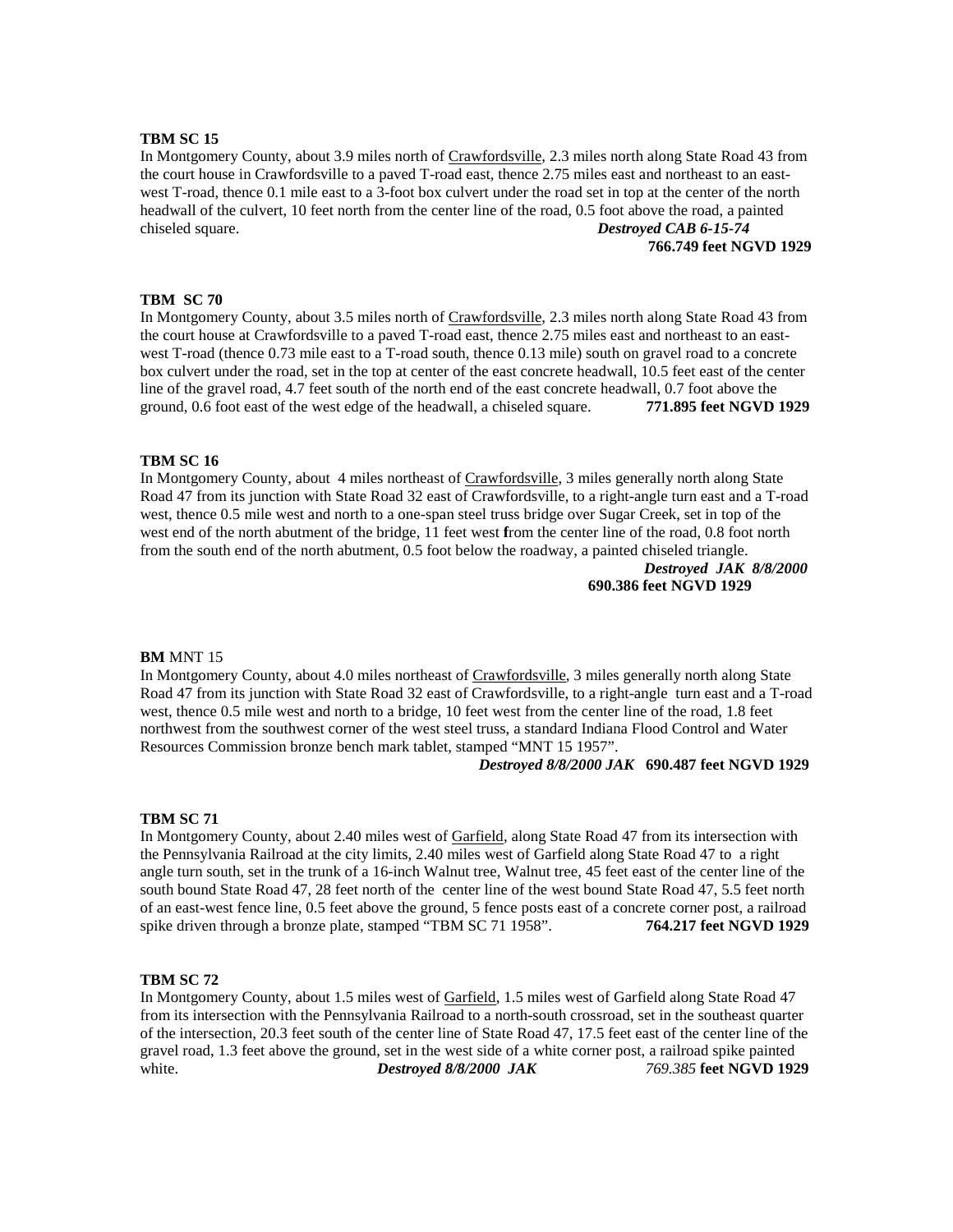# **BM MNT 16**

In Montgomery County, about 1.6 miles northwest of Garfield, 1.55 miles west along State Road 47 from the crossroad in Garfield to a north-south crossroad, thence 0.3 mile north to a one-span steel truss bridge over Sugar Creek, set in top of the southwest wingwall of the bridge, 14 feet west from the center line of the road, 9 feet southwest from the southwest corner of the west steel truss, 0.9 foot below the road, a standard Indiana Flood Control and Water Resources Commission bronze bench mark tablet, stamped "MNT 16 1957". *Destroyed 8/8/2000 JAK 705.287* **feet NGVD 1929**

# **TBM SC 17**

In Montgomery County, about 1.6 miles northwest of Garfield, 1.55 miles west along State Road 47 from the crossroads in Garfield to a north-south crossroad, thence 0.3 mile north to a one-span steel truss bridge over Sugar Creek, 84 feet north-east from the northeast corner of the east steel truss, 14 feet east from the center line of the road, 0.6 foot above ground, 0.6 foot above the road, set in the northwest side of a 27-inch Sycamore tree, a railroad spike driven through a brass plate, stamped "TBM SC 17 1957".

*Destroyed 8/8/2001 JAK* **699.789 feet NGVD 1929**

# **TBM SC 73**

In Montgomery County, about 0.75 mile west of Garfield, 0.75 mile west along State Road 47 from the crossroad at Garfield to a T-road north, set in the northwest quarter of the intersection, set on the top of a 24-inch x 4 foot V-box culvert, 39 feet west of the center line of a gravel road north, 25.5 feet north of the center line of State Road 47, 13 feet south of the north edge of the top of the V-culvert, 10 feet northeast of a 22-inch blazed Sycamore tree, about 0.5 foot below the roadway, a chiseled triangle.

**743.712 feet NGVD 1929**

## **TBM SC 74**

In Montgomery County, at Garfield, at the crossing of State Road 47 and the Pennsylvania Railroad, in the northeast quarter of the intersection, 108 feet west along State Road 47 from the center line of a gravel road north, 15 feet west of the centerline of State Road 47, 10.5 feet east of the northeast rail of the tracks, 0.8 foot above ground, set in the base of a warning signal flasher, the screw end of the north-west anchor bolt. **791.958 feet NGVD 1929**

#### **BM MNT 17**

In Montgomery County, about 0.3 mile north of Garfield, 0.3 mile north along a gravel road from its crossing of State Road 47 in Garfield to a 35-foot concrete arch bridge over a small tributary to Sugar Creek, set in top of the north end of the east headwall of the bridge, 9 feet east from the center line of the road, 3.4 feet south from the north end of the east headwall, 0.1 foot above the road, a standard Indiana Flood Control and Water Resources Commission bronze bench mark tablet, stamped "MNT 17 1957". **754.184 feet NGVD 1929**

#### **TBM SC 75**

In Montgomery County, about 1.0 mile north of Garfield, 1.18 miles generally north along a gravel road from the intersection with State Road 47 at Garfield to a right angle turn west, thence 155 feet west to a 24 inch box culvert under the road, set on the top of the east end of the south headwall, 10 feet south of the center line of the road, 0.5 foot west of the east end of the culvert, about level with the road, a chiseled triangle. **763.089 feet NGVD 1929**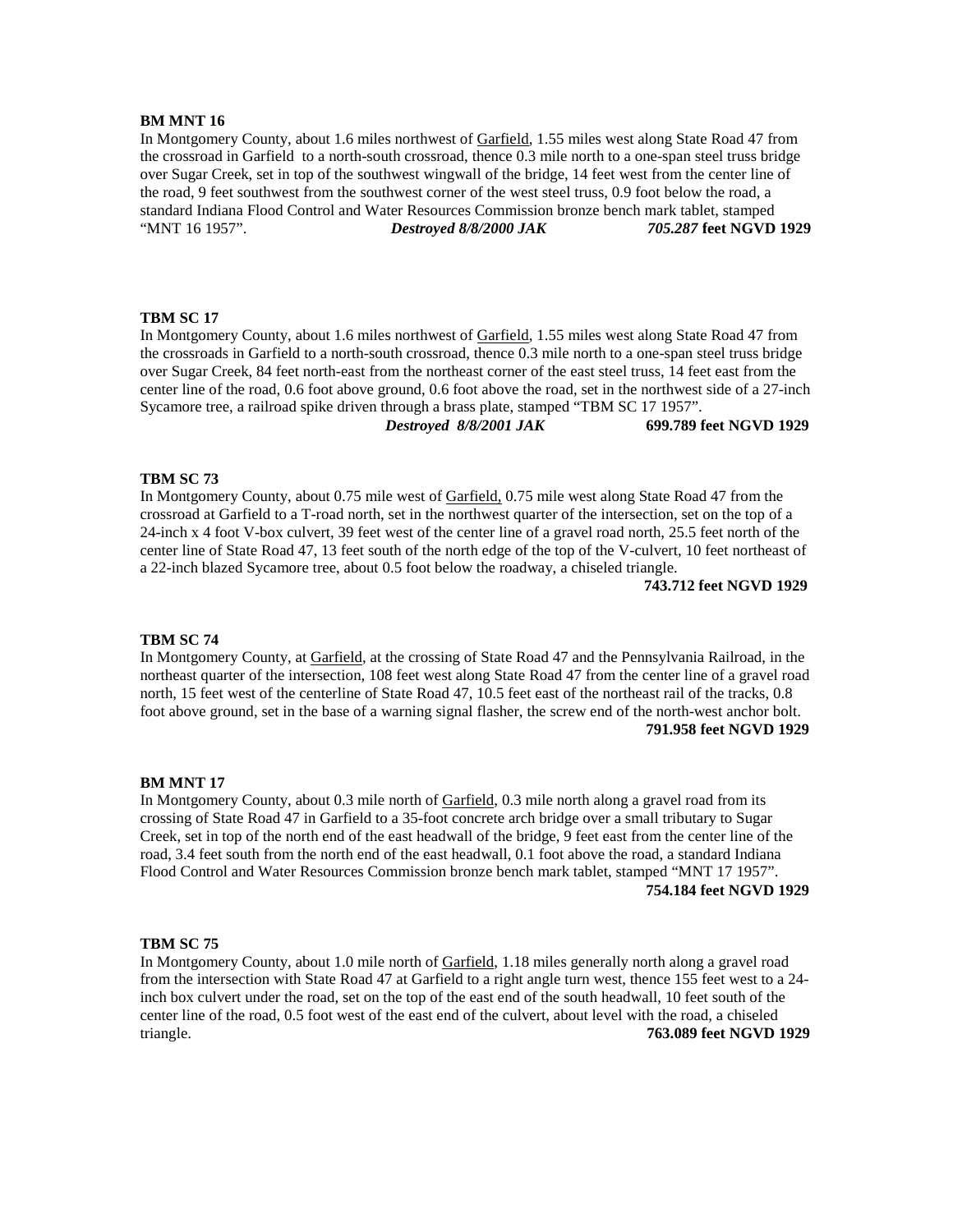# **MNT 18**

In Montgomery County, about 1.8 miles north of Garfield, 2.2 miles generally north along a winding gravel road from its crossing of State Road 47, in Garfield to a one-span steel truss bridge over Sugar Creek, set in top of the west end of the south bridge east, 10 feet west from the center line of the road, 1.3 feet below the road, 0.5 foot south from the north face of the south bridge, seat, a standard Indiana Flood Control and Water Resources Commission bronze bench mark tablet, stamped "MNT 18 1957".

**718.241 feet NGVD 1929**

# **TBM SC 18**

In Montgomery County, about 1.8 miles north of Garfield, 2.2 miles generally north along a winding gravel road from its crossing of State Road 47, in Garfield to a one-span steel truss bridge over Sugar Creek, set in the south side of an 11-inch Elm tree, 246 feet north from the north end of the bridge, 16 feet east from the center line of the road, 1.2 feet below the road, 0.7 foot above ground, a railroad spike driven through a brass plate, stamped "TBM SC 18 1957". **728.674 feet NGVD 1929**

## **BM MNT 23**

In Montgomery County, about 2.1 miles northeast of Garfield, 2.34 miles generally north along a gravel road from its crossing of State Road 47 in Garfield to an east-west T-road, thence 0.25 mile east to a steel girder bridge over Lye Creek, set in top of the south end of the east abutment, 10 feet south from the center line of the road, 2.8 feet above the road, 1.1 feet east from the west face of the east abutment, a standard Indiana Flood Control and Water Resources Commission bronze bench mark tablet, stamped "MNT 23 1957". *Reported destroyed by INDOT 8-23-94 RWW* **750.679 feet NGVD 1929**

## **USC&GS R 87**

1.0 mile west and north along a paved road from the Pennsylvania Railroad station at Darlington, Montgomery County, thence 1.1 miles west along a black-top road; 60 feet northwest of the northwest corner of a tile house, 29 feet south of the center line of the road, 26 feet west of the center line of a gravel drive, 5 feet southeast of a fence corner, and level with the road, a standard disk, stamped "R 87 1946" and set in the top of a concrete post projecting 6 inches above ground. **784.624 feet NGVD 1929**

# **TBM SC 76**

In Montgomery County, about 1.0 mile west of Darlington, 1.0 mile generally northwest along a paved road from the intersection with the Pennsylvania Railroad at Darlington to a T-road west, thence 0.5 mile west to a T-road north, set in the extended center line of the T-road north, 20 feet south of the center line of the east-west road, 1.1 feet above the ground, a railroad spike driven through a brass plate, stamped "TBM SC 76 1958". **735.494 feet NGVD 1929**

### **USC&GS Q 87**

1.0 mile northwest along a paved road from the Pennsylvania Railroad station at Darlington, Montgomery County, on the west bank of Sugar Creek, 0.15 mile north of a covered bridge over Sugar Creek, at the junction of a black-top road leading west, 34 feet east of the center line of the black-top road leading west, 41 feet northwest of a 30-inch Ash tree, 2 feet southwest of a pole bracing a telephone pole across the road, 2 feet west of a white wooden witness post, and level with the paved road, a standard disk, stamped "Q 87 1946" and set in the top of a concrete post projecting 4 inches above ground. **730.136 feet NGVD 1929**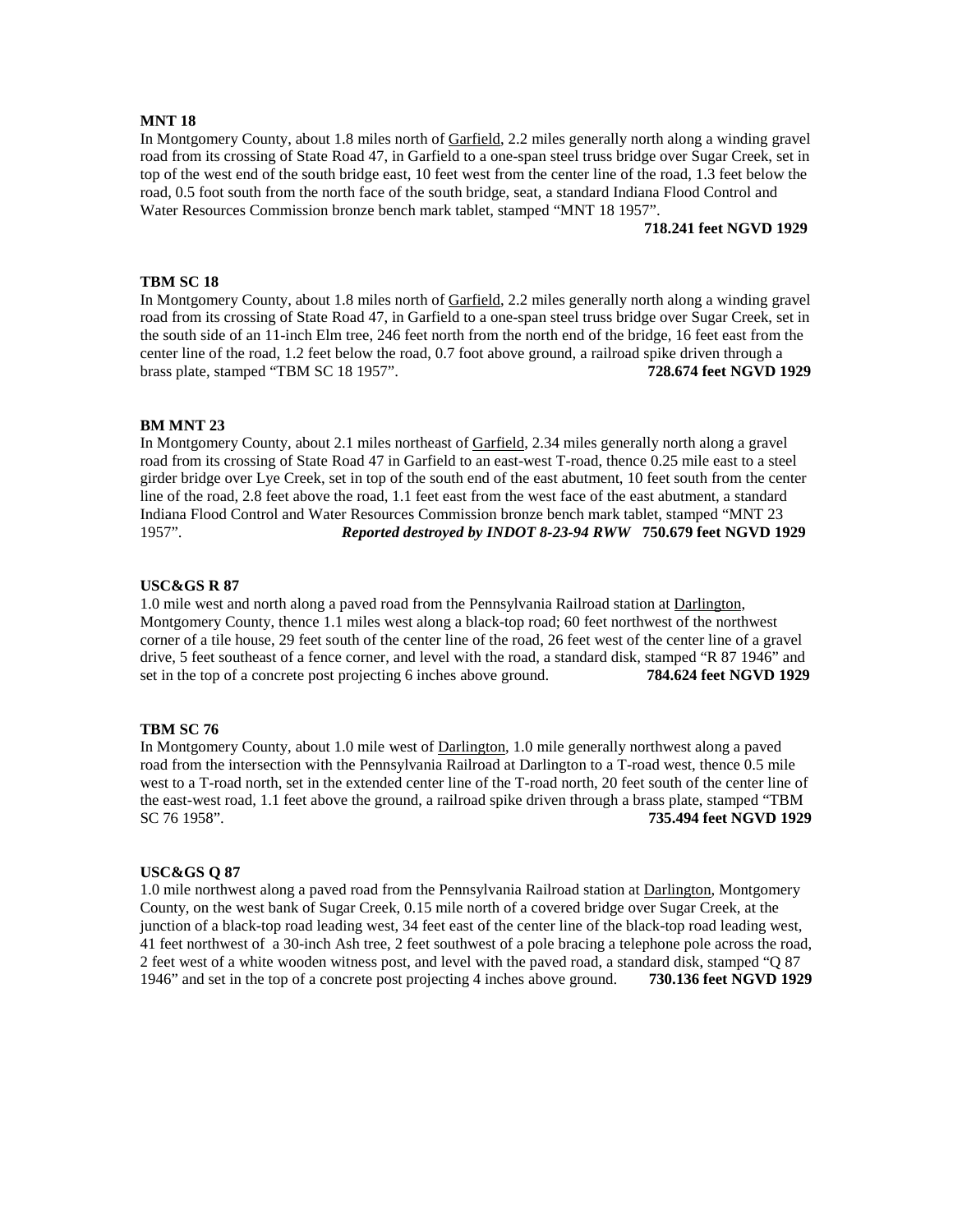In Montgomery County, about 1 mile west of Darlington, 1.0 miles west along a paved road (Main Street) from the Post Office in Darlington, to a T-road north and a covered bridge over Sugar Creek, set in the north side of a 30-inch sycamore tree, 110 feet south from the southwest corner of the bridge, 12 feet south from the center line of the road west, 0.8 foot above ground, about level with the road, a railroad spike driven through a brass plate, stamped "TBM SC 19 1957". **735.118 feet NGVD 1929**

# **BM MNT 19**

In Montgomery County, about 1 mile west of Darlington, 1 mile west along a paved road (Main Street) from the Post Office in Darlington, to a T-road north and a covered bridge over Sugar Creek, set in top of the east end of the south bridge abutment, 10 feet east from the center line of the road, 2.2 feet south from the southwest wooden corner of the bridge, 0.5 foot below the road, a standard Indiana Flood Control and Water Resources Commission bronze bench mark tablet, stamped "MNT 19 1957".

**737.961 feet NGVD 1929**

*Tablet missing, stem remains. JAK 5/20/97*

## **TBM SC 77**

In Montgomery County, at Darlington, set at the Main Street concrete arch bridge over a small drainage ditch, 0.79 mile west along Main Street from the intersection with the Pennsylvania Railroad, set in the top of the east end of the south headwall, 12.1 feet west of the southeast end of the south headwall, 9 feet south of the center line of Main Street, 1.3 feet above the road, a chiseled triangle. **758.368 feet NGVD 1929** *Destroyed JAK 5/20/97*

## **USC&GS BM U32**

In Montgomery County, at Darlington, on the Pennsylvania Railroad, 10 fails north of the north end of the station, at the crossing of Main Street, 48 feet north of the center line of Main Street, 35 feet northwest of the northwest rail of the main track, 20 feet north of the north edge of a sidewalk, a standard disk, stamped "U 32 1934" and set in the top of the concrete post projecting 4 inches above ground.

**764.526 feet NGVD 1929**

## *Destroyed BEB 6/1/88*

## **TBM SC 78**

In Montgomery County, at **Darlington**, set on the Darlington-Stockwell Road 40-foot concrete bridge over a small tributary to Sugar Creek, 0.04 mile north of Stockwell Road from the intersection with State Road 47 at Darlington, on the top of the west guardrail, 12.4 feet west of the center line of the road, 9.5 feet south of the north edge of the west guardrail, 3.07 feet above the ground, a chiseled triangle.

*Destroyed JAK 7/31/2000*

**759.023 feet NGVD 1929**

## **USC&GS P 87**

In Montgomery County, about 0.6 miles northeast of Darlington, 0.6 miles northeast along the Pennsylvania Railroad from its 0.6 miles northeast along the Pennsylvania Railroad from its station in Darlington to an overpass 60/72 over a paved road, set in the top of the northeast abutment of the overpass, 5 feet northwest from the northwest rail, 3 feet below the rails, a standard USC&GS bench mark tablet stamped "P 87 1946". **758.099 feet NGVD 1929** *Destroyed BEB 6/1/88*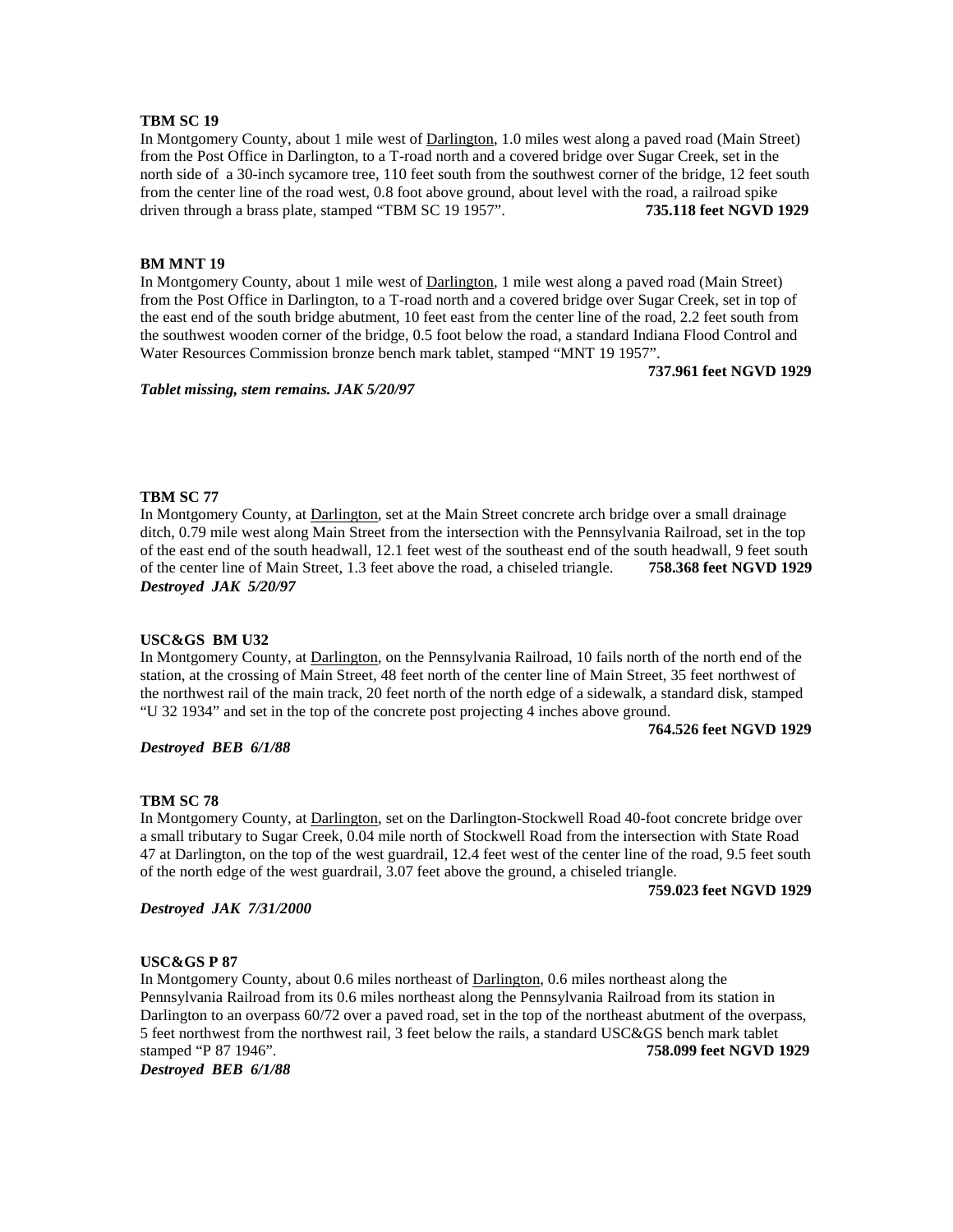# **USGS UE 75 ½**

In Montgomery County, about 1.0 mile northeast of Darlington, 0.25 mile west on Main Street from the post office at Darlington to the Darlington-Stockwell Road north, thence 0.99 mile north on the paved road to a one-span steel truss bridge over Sugar Creek set on the top of the southeast stone wingwall of the bridge, 10.9 feet east of the center line of the road, 1.9 feet southeast of the southeast end of the steel truss of the bridge, 1.07 feet above the road, a small elevated rectangular shaped part of the wingwall encircled with white paint. **751.202 feet NGVD 1929** 

*Destroyed BEB 6/1/88*

# **BM MNT 20**

In Montgomery County, about 1.3 miles northeast of Darlington, 0.25 mile east along Main Street from the post office in Darlington to a north-south crossroad; thence, 1 mile north to a one-span steel truss bridge over Sugar Creek, set in top of the southeast stone wingwall of the bridge, 18.5 feet east from the center line of the road, in the center of the first step of the wingwall, a standard Indiana Flood Control and Water Resources Commission bronze bench mark tablet, stamped "MNT 20 1957". **750.032 feet NGVD 1929** *Destroyed BEB 6/1/88*

## **TBM SC 20**

In Montgomery County, about 1.4 miles northeast of Darlington, 0.25 mile east along Main Street from the post office in Darlington to a north-south crossroads thence 0.95 mile north to a T-road east, thence 0.05 mile east, set in the east side of a 24-inch Walnut tree, 19 feet north from the center line of the road, 3 feet north of a fence line, 4 feet below the road, a railroad spike driven through a brass plate, stamped "TBM 20 1957". **741.933 feet NGVD 1929**

*Destroyed BEB 6/1/88*

## **TBM SC 79**

In Montgomery County, about 2.0 miles northeast of Darlington, 0.25 mile west of Main Street from the post office at Darlington to the Darlington-Stockwell Road north, thence 0.98 mile north to a gravel T-road east, thence 0.61 mile generally east on a winding gravel road to a right angle turn north and an entrance to the farm field entrance, about 26 feet east of the approximate center of the curve, 1.34 feet above the ground, a railroad spike through a brass tag, stamped "TBM SC 79 1958". **758.738 feet NGVD 1929** *Destroyed BEB 6/1/88*

## **USC&GS T 32**

In Montgomery County, 1.8 miles northeast along the Pennsylvania Railroad from the station at Darlington, Montgomery County, 14 rails northeast of mile post 62, 59 feet southeast of the south east corner of bridge 62.05, at a gravel-road crossing, 28 feet southeast of the southeast rail, 24 feet southwest of the center line of the gravel road, 13.5 feet southwest of a fence corner, in a fence line, and 1.5 feet northeast of a white wooden witness post, a standard disk, stamped "T 32 1934" and set in the top of a concrete post projecting 6 inches above ground. **766.567 feet NGVD 1929**

*Found T 32 Reset 1959 using above description. JAK 1/31/94 Elev ??*

# **TBM SC 80**

In Montgomery County, about 1.5 miles north-northeast of Darlington, 1.35 miles generally east on State Road 47 from the Post Office at Darlington to a gravel T-road north, thence 0.21 mile north to a gravel road entrance to a farm house, on the west side of the road, set in the east side of the end fence post on the north side of the entrance, 20 feet worth of the center line of the entrance, 19 feet west of the center line of the gravel road, 1.6 feet above the road, 0.85 foot above the ground, a railroad spike driven through a brass tag, stamped "TBM SC 80 1958". **791.441 feet NGVD 1929**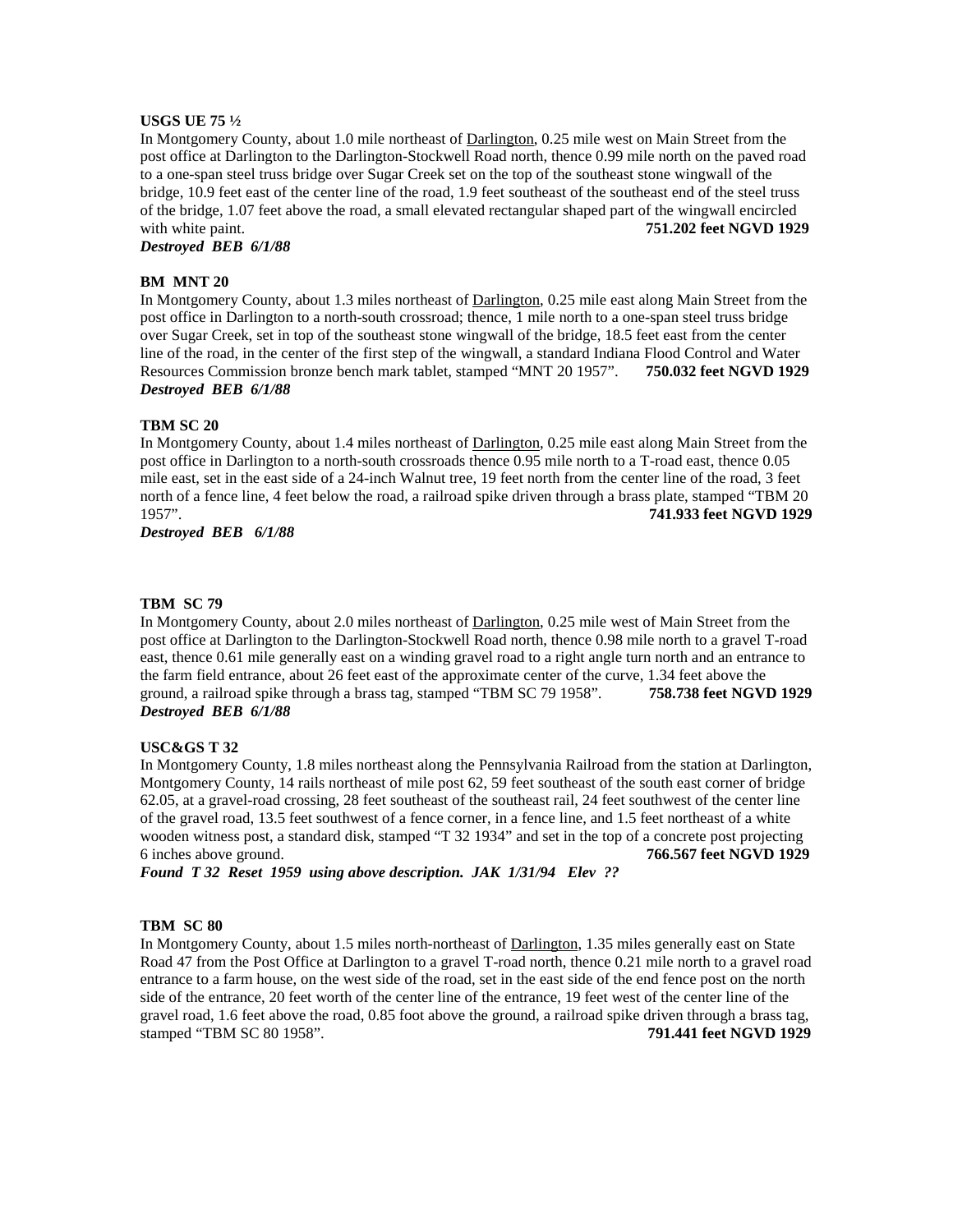#### **TBM SC 3-A**

In Montgomery County, about 2.0 miles northeast of Darlington, 1.35 miles east and northeast along State Road 47 from the Post Office in Darlington to a T-road north, thence 0.95 mile generally north of the Pennsylvania Railroad crossing set in the east corner of intersection, 27 feet southeast from center line or rails, 24 feet northeast of center line of road, set about 4.0 feet above ground in the southeast side of a telegraph pole, a railroad spike "TBM SC 3A 1957". **768.621 feet NGVD 1929**

# **ISHC MONT C-2**

In Montgomery County, about 2.0 miles northeast of Darlington, 2.0 miles northeast along Main Street and State Road 47 from the Post Office in Darlington to a 30-foot concrete bridge over Hazel Creek, set in top of the north end of the west abutment, 17 feet north from the center line of the road, 0.7 foot west from the east face of the west abutment, 0.6 foot above the highway, a standard ISHC bench mark tablet, stamped "MONT C-2". **776.246 feet NGVD 1929** *Destroyed JAK 7/31/00*

# **TBM SC 81**

In Montgomery County, about 3.0 miles north-east of Darlington, 2.76 miles generally northeast on State Road 47 from the Post Office at Darlington to a 24-inch pipe culvert under the road, 178 feet northeast of a Y-road intersection south, 15 feet south of a 30-inch Maple tree, set on the top of the east end of the north concrete headwall, 12.7 feet north of the center line of State Road 47, 0.9 foot above the road, 0.8 foot west of the east face of north headwall, a chiseled triangle. **792.839 feet NGVD 1929**

# **TBM SC 82**

In Montgomery County, about 3.4 miles northeast of Darlington, 3.31 miles northeast on State Road 47 from the Post Office at Darlington to a gravel T-road north, thence 0.35 mile north on the gravel road, set in the northwest side of a 22-inch blazed Hickory tree, 24 feet east of the center line of the gravel road, 6.7 feet east of a fence line, 3.8 feet above the road, 1.2 feet above the road, a railroad spike through a brass tag, stamped "TBM SC 82 1958". **806.884 feet NGVD 1929**

# **BM MNT 21**

In Montgomery County, about 3.5 miles northeast of Darlington, 3.5 miles northeast along Main Street and State Road 47 from the Post Office in Darlington to a T-road north, thence 0.55 mile north to a one-span steel truss bridge over Sugar Creek, set in the top of the west end of the south abutment of the bridge, 9 feet east from the center line of the road, 0.6 foot south from the north face of the south abutment, 1.1 feet below the road, a standard Indiana Flood Control and Water Resources Commission bronze bench mark tablet, stamped "MNT 21 1957". **777.054 feet NGVD 1929**

## **TBM SC 21**

In Montgomery County, about 3.5 miles northeast of Darlington, 3.5 miles northeast along Main Street and State Road 47 from the Post Office in Darlington to a T-road north, thence 0.55 mile north to a one-span steel truss bridge over Sugar Creek, set in the north side of a 14-inch twin trunk box Elder tree, 18 feet east from the center line of the road, 1.9 feet north from the north face of the northeast wingwall, 2 feet below the road, 1.1 feet above ground, a railroad spike driven through a brass plate, stamped "TBM SC 21 1957". **776.672 feet NGVD 1929**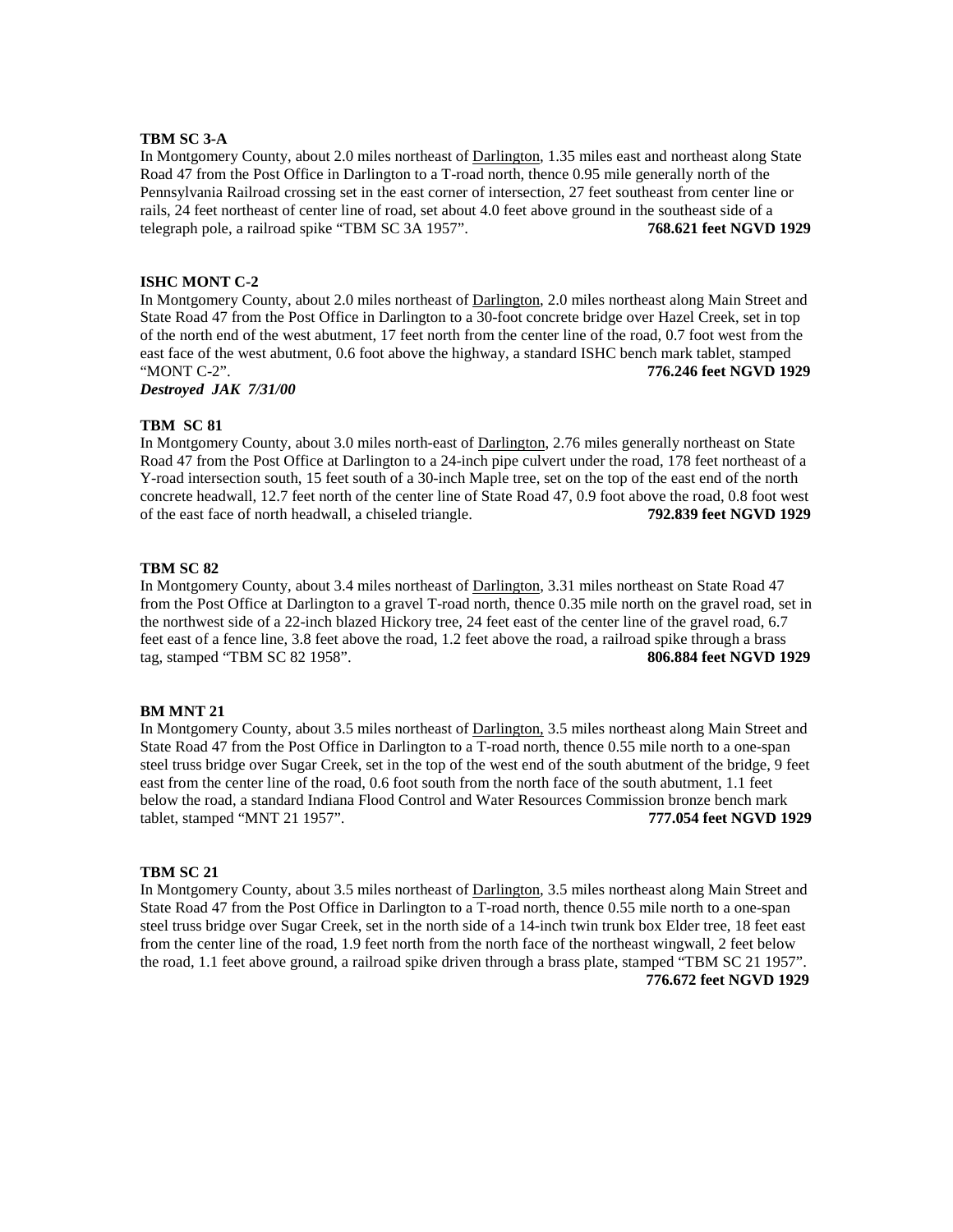In Montgomery County, about 4.0 miles northeast of Darlington, 3.31 miles west on State Road 47 from the Post Office at Darlington to a gravel T-road north, thence 1.32 miles generally north to a right angle turn east, set in the west side of a lone 18-inch Beech tree on the inside of the turn, 120 feet south of the center line of the north-south road, 0.82 foot above the ground, a railroad spike through a brass tag, stamped "TBM SC 83 1958". **806.108 feet NGVD 1929**

## **TBM SC 84**

In Montgomery County, about 1.0 mile southeast of Bowers, 0.4 miles east on a gravel road from the intersection with the Pennsylvania Railroad at Bowers to a gravel north-south crossroad, thence 0.5 mile south to an east-west T-road, thence 0.5 mile east on the gravel road, set in the southwest side of a telephone pole  $(10<sup>th</sup>$  pole from T-road), 13 feet north of the center line of the road, 1.0 foot above the ground, a railroad spike driven through a brass tag, stamped "TBM SC 84 1958".

#### **817.297 feet NGVD 1929**

## **TBM SC 85**

In Montgomery County, about 1.5 miles southeast of Bowers, 0.4 mile east on gravel road from the intersection with the Pennsylvania Railroad at Bowers to a north-south crossroads, thence 0.5 mile south on a gravel road to an east-west T-road, thence 1.0 mile east to a north-south crossroads (county line road), thence 0.10 mile south on gravel road, set in the east side of a telephone pole ( $5<sup>th</sup>$  pole from intersection), 11.5 feet west of the center line of the road, 0.5 foot above the ground, a railroad spike driven through a brass tag, stamped "TBM SC 85 1958". **810.137 feet NGVD 1929**

## **TBM SC 22**

In Montgomery County, about 1.8 miles southeast of Bowers, 1.5 miles east along a gravel road from its crossing of the Pennsylvania Railroad in Bowers to a T-road south (Montgomery-Boone County line), thence 0.8 mile south along the county line road to a 2-span steel truss bridge over Sugar Creek, set in the north side of a 20-inch cottonwood tree, 81 feet north from the north end of bridge, 25 feet west from the center line of the road, 3.5 feet below the road, 1.1 feet above ground, a railroad spike driven through a brass plate, stamped "TBM SC 22 1957". **777.827 feet NGVD 1929**

#### **BM MNT 22**

In Montgomery County, about 1.8 miles southeast of Bowers, 1.5 miles east along a gravel road from its crossing of the Pennsylvania Railroad in Bowers to a T-road north (Montgomery-Boone County Line Road), thence 0.8 mile south along the County Line Road to a two-span steel truss bridge over Sugar Creek, set in top of the southwest wingwall of the bridge, 11 feet west from the center line of the road, 1.6 feet southwest from the southwest corner of the west steel truss, about level with the road, a standard Indiana Flood Control and Water Resources Commission bronze bench mark tablet, stamped "MNT 22 1957". **783.229 feet NGVD 1929**

## SUGAR CREEK

#### **ISHC BM MONT G 17**

In Montgomery County, at Crawfordsville, at the State Road 43 4-span concrete arch bridge over Sugar Creek, set in the top of the south end of the west concrete curbing of the bridge, 19 feet west of the center line of the highway, 13.5 feet south of the south end of the west concrete guardrail of the bridge, 2.1 feet north of the south end of west curbing, 0.85 foot above the highway, a standard ISHC bench mark tablet, stamped "G 17 MONTG". **675.212 feet NGVD 1929**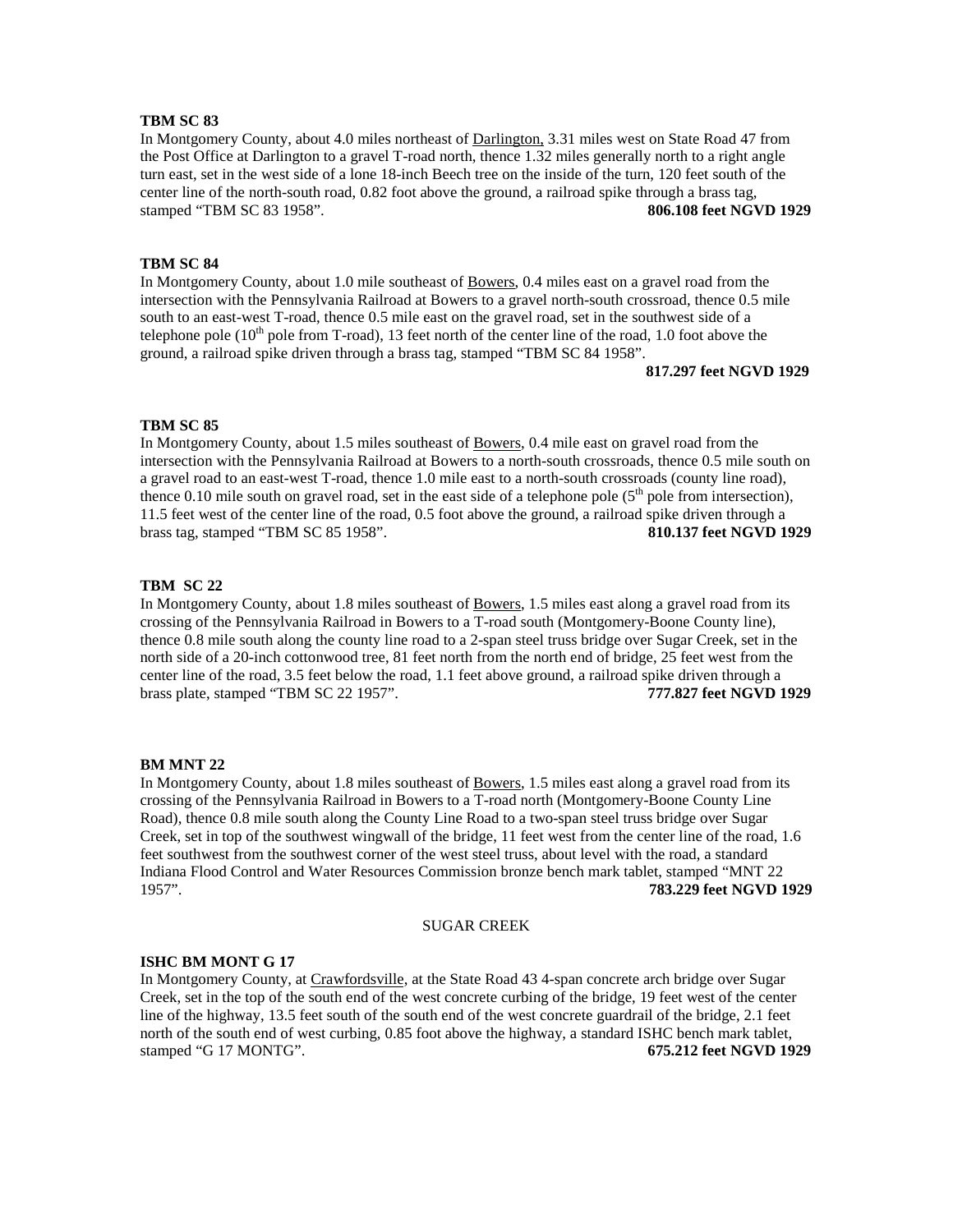# **BM MNT 12 RESET**

In Montgomery County, at Crawfordsville, at the State Road 43 4-span concrete arch bridge over Sugar Creek, set in the top at the south end of the east concrete wingwall of the bridge, 23.0 feet east from the center line of State Road 43, 0.9 foot above the highway, 0.9 foot south from the north face of the wingwall, a standard Indiana Flood Control and Water Resources Commission bronze bench mark tablet, stamped "MNT 12 RESET 1962". **675.358 feet NGVD 1929**

## **USC&GS BM G 33**

In Parke County, in the NE ¼ Sec. 5, T. 16 N., R. 6 W., about 1.9 miles northeast of Guion; 1.9 miles north along the Pennsylvania Railroad from the Baltimore and Ohio Railroad overpass at Guion to a private road crossing at the extension of a T-road southeast; set in the top of a concrete post, 0.2 mile Northeast of milepost 34, 59.5 feet south and across the tracks from the center of a stone gateway to the A.W. McCormick house, 36 feet southwest from the center line of the private road, 23 feet northwest from the center line of a road paralleling the track, 8.3 feet sootiest from the southeast rail, 3.8 feet northwest from a telephone pole, 2 feet northeast from a white wooden witness post, 0.25 feet above the ground, level with the track; a U.S. Coast and Geodetic Survey bench mark tablet, stamped "G 33 1934".

**653.407 feet NGVD 1929**

# **IFC&WRC TBM LRC 28**

In Parke County, in the NE  $\frac{1}{4}$  Sec. 5, T. 16 N., R. 6 W., about 1.9 miles northeast of Guion; 1.9 miles north along the Pennsylvania Railroad from the Baltimore and Ohio Railroad overpass at Guion to a private road crossing at the extension of a T-road southeast, thence 0.2 mile southeast to a concrete bridge over Little Raccoon Creek; set in the top at the south end of the west abutment of the bridge, 11.5 feet south from the center line of the road, 0.6 foot east from the west face and 0.2 foot north from the south end of the abutment, about 1 foot above the roadway; a yellow painted chiseled square.

**654.671 feet NGVD 1929**

## **IFC&WRC TBM LRC 29**

In Montgomery County, in the SW <sup>1</sup>/4 Sec. 34, T. 17 N., R. 6 W., about 2.3 miles northeast of Guion; 2.3 miles northeast along the Pennsylvania Railroad from the Baltimore and Ohio Railroad overpass at Guion to a timber and steel bridge over Little Raccoon Creek; set in the northeast side near the southeast end of a single timber beam on top of the southwestern most pier, 1.8 feet northeast from the northeast face of the southwest end of the trestle, 3.5 feet southwest from the southeast rail, 3.3 feet below the tracks, 4.2 feet above the ground; a railroad spike through an aluminum tag, stamped "IFC LRC 1964".

## **655.978 feet NGVD 1929**

#### **IFC&WRC TBM LRC 30**

In Montgomery County, in the SW 1/4 Sec. 34, T. 17 N., R. 6 W., about 2.4 miles northeast of Guion; 2.4 miles northeast along the Pennsylvania Railroad from the Baltimore and Ohio Railroad overpass at Guion to a timber and steel bridge over Little Raccoon Creek; set in the northeast side of a double timber beam on top of a timber pier, 10.5 feet southwest from the northeast end of the trestle, 4.8 feet below the track, 3.0 feet northwest from the northwest rail, 3.0 feet above the ground; a railroad spike driven through an aluminum tag, stamped "TFC IRC 30 1964". **656.914 feet NGVD 1929**

#### **IFC&WRC TBM LRC 31**

In Montgomery County, in the  $E\frac{1}{2}$  Sec. 34, T. N., R. 6 W., about 1.75 miles west of Waveland; 1.9 miles generally west-southwest along the Pennsylvania Railroad from its crossing at State Road 59 in Waveland to the eighth railroad trestle over Little Raccoon Creek; set in the side at the south end of the east timber pier of the bridge, 2.7 feet south from the south rail, 3.0 feet below the tracks at the east end of the trestle, 3.5 feet above the ground; a railroad spike through an aluminum tag, stamped "IFC LRC 31 1964".

**678.755 feet NGVD 1929**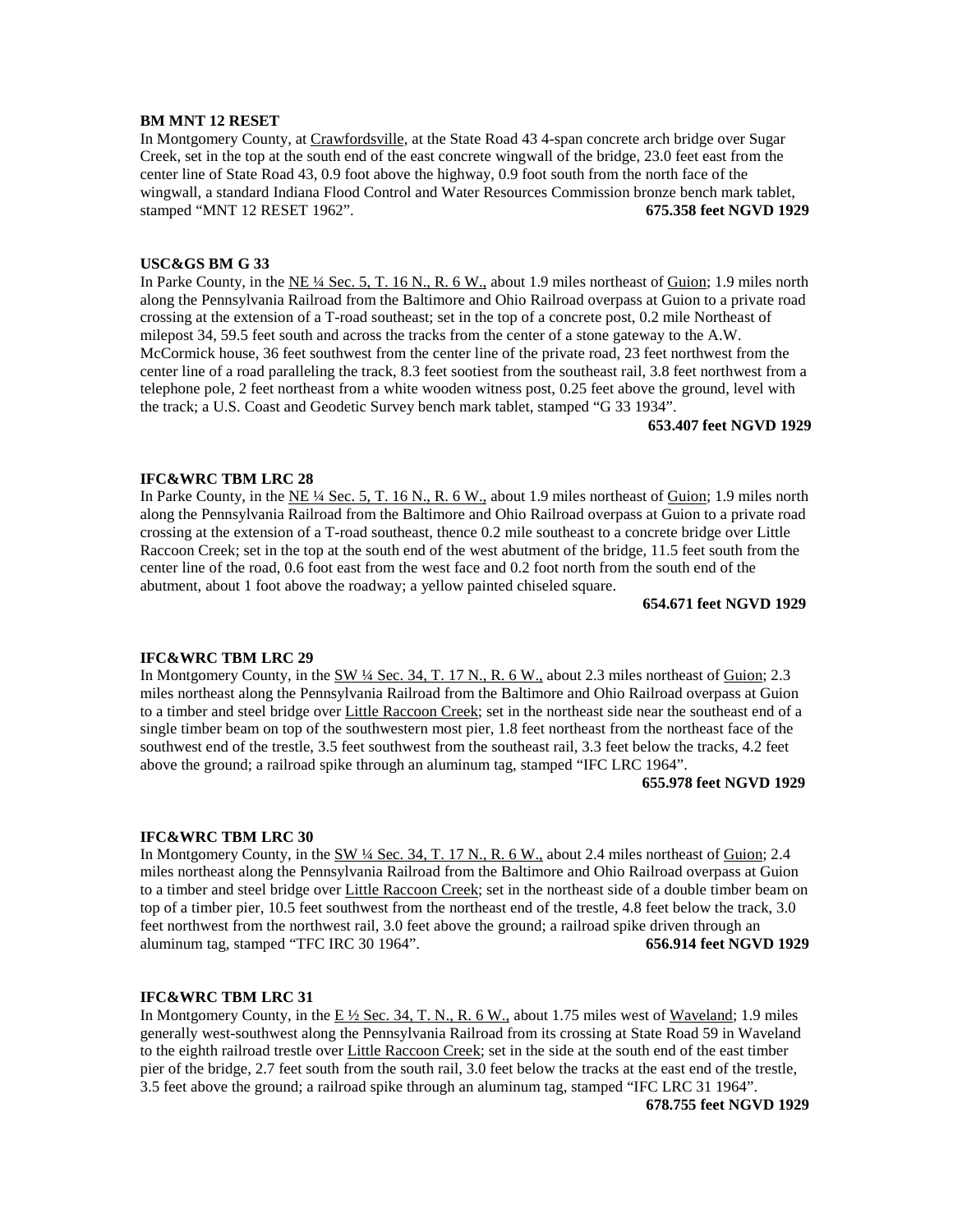# **IFC&WRC TBM LRC 32**

In Montgomery County, in the  $E\frac{1}{2}$  Sec. 34, T. 17 N., R. 6 W., about 1.7 miles west-southwest of Waveland; 1.85 miles generally west-southwest along the Pennsylvania Railroad from its crossing of State Road 59 in Waveland to the seventh railroad trestle over Little Raccoon Creek; set in the southwest side of the northwestern most timber pier of the trestle, 3.0 feet below the tracks, 2.0 feet southwest from the southwest rail, 6.2 feet above the ground, a railroad spike through an aluminum tag, stamped "IFC LRC 32 1964". **681.669 feet NGVD 1929**

## **USC&GS BM Y 101**

In Montgomery County, in the E  $\frac{1}{2}$  Sec. 34, T. 17 N., R. 6 W., about 1.65 miles west-southwest of Waveland; 1.8 miles generally west-southwest of Waveland; 1.8 miles generally west-southwest along the Pennsylvania Railroad from its crossing of State Road 59 in Waveland to the sixth railroad trestle (#35/37) over Little Raccoon Creek; set in the top at the northeast end of the northwest concrete abutment, 7.3 feet northeast from the northeast rail, about 4 feet below the tracks; a U.S. Coast and Geodetic Survey bench mark tablet, stamped "Y 101 1946". **680.793 feet NGVD 1929**

## **IFC&WRC TBM LRC 33**

In Montgomery County, in the SE ¼ Sec. 34, T. 17 N., R. 6 W., about 1.6 miles west-southwest of Waveland; 1.7 miles generally west-southwest along the Pennsylvania Railroad from its crossing of State Road 59 in Waveland to the fifth railroad trestle over Little Raccoon Creek; set in the southwest end of the northwest timber pier of the trestle, 2.0 feet southwest from the southwest rail, 4.2 feet below the tracks, 1.7 feet southeast from the northwest end of the trestle, 3.0 feet above the ground; a railroad spike through an aluminum tag, stamped "IFC LRC 33 1964". **680.905 feet NGVD 1929**

#### **IFC&WRC TBM LRC 34**

In Montgomery County, in the SW 1/4 Sec. 35, T. 17 N., R. 6 W., about 1.3 miles west-southwest of Waveland; 1.4 miles generally west-southwest along the Pennsylvania Railroad from its crossing of State Road 59 in Waveland to the fourth railroad trestle over Little Raccoon Creek; set in the east side of the second timber pier from the east end of the trestle, 2.4 feet north from the north rail, 3.9 feet below the track, 2.3 feet west from the east end of the trestle, 4.5 feet above the ground; a railroad spike through an aluminum tag, stamped "IFC LRC 34 1964". **688.361 feet NGVD 1929**

#### **USC&GS BM Z 101**

In Montgomery County, in the SW  $\frac{1}{4}$  Sec. 35, T. 17 N., R. 6 W., about 1.15 miles west-southwest of Waveland; 1.25 miles generally west-southwest along the Pennsylvania Railroad from its crossing of State Road 59 in Waveland; set in the top of a concrete post, 18.5 feet southeast from the southeast rail, 13 feet northwest from a right-of-way fence, 7.4 feet southeast from milepost 36, 3.8 feet northwest from a telephone pole, 2 feet southwest from a white wooden witness post, level with the tracks; a U.S. Coast and Geodetic Survey bench mark tablet, stamped "Z 101 1946". **696.019 feet NGVD 1929**

#### **IFC&WRC TBM LRC 35**

In Montgomery County, in the NE ¼ Sec. 35, T. 17 N., R. 6 W., about 0.5 mile west-northwest of Waveland; 0.5 mile generally west along the Pennsylvania Railroad from its crossing of State Road 59 in Waveland to the third railroad trestle over Little Raccoon Creek; set in the north side of the first timber pier west from the east end of the trestle, 14.5 feet west from the east end of the trestle, 2 feet north from the north rail, 5 feet below the tracks, 3.2 feet above the ground; a railroad spike through an aluminum tag, stamped "IFC IRC 35 1964". **712.378 feet NGVD 1929**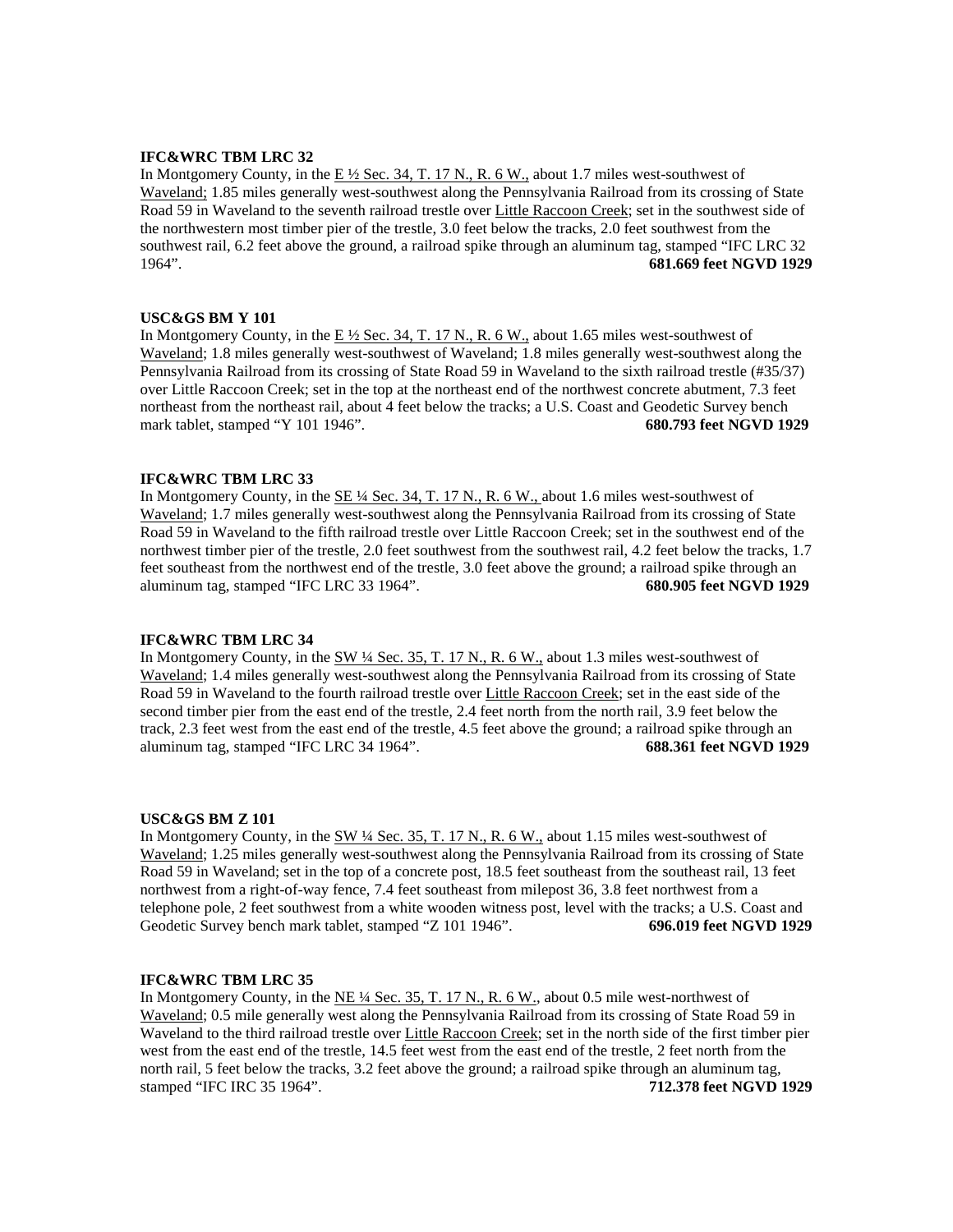#### **IFC&WRC TBM LRC 36**

In Montgomery County, in the NW <sup>1</sup>/4 Sec. 36, T. 17 N., R. 6 W., about 0.45 mile west-northwest of Waveland; 0.45 mile generally west along the Pennsylvania Railroad from its crossing of State Road 59 in Waveland to the second railroad trestle over Little Raccoon Creek; set in the east side of a 14-inch square timber beam on top of the easternmost pier of the trestle, 14.5 feet west from the east end of the trestle, 2.8 feet south from the south rail, 3.3 feet below the tracks, 5.5 feet above the ground; a railroad spike through an aluminum tag, stamped "IFC LRC 36 1964". **715.664 feet NGVD 1929**

## **IFC&WRC TBM LRC 37**

In Montgomery County, in the NW <sup>1</sup>4 Sec. 36, T. 17 N., R. 6 W., about 0.25 mile northwest from the center of Waveland; 0.2 mile southwest along the Pennsylvania Railroad from its crossing of State Road 59 in Waveland to a railroad trestle over Little Raccoon Creek; set in the east side of a 14-inch square beam supporting the stringers at the first pier west from the east end of the trestle, 14 feet west from the east end of the trestle, 2.3 feet north from the north rail, 3.5 feet below the tracks, 6.0 feet above the ground, a railroad spike through an aluminum tag, stamped "IFC LRC 37 1964". **722.915 feet NGVD 1929**

## **USGS TBM**

In Montgomery County, in the SW 1/4 Sec. 25, T. 17 N., R. 6 W., about 0.35 mile north-northeast from the center of Waveland; 0.35 mile generally north along State Road 59 from its turn at the center of Waveland to the junction with State Road 47; set in top of the northeast wing wall of a concrete bridge over an unnamed stream, 140 feet west from a service station on the north side of the highway, 75 feet west from the center line of 750 West Road on the north side of the highway; a chiseled square.

**733.283 feet NGVD 1929**

#### **IFC&WRC TBM LRC 38**

In Montgomery County, in the N  $\frac{1}{2}$  Sec. 36, T. 17 N., R. 6 W., about 0.3 mile north from the center of Waveland; 0.3 mile north along State Road 59 from its turn at the center of Waveland to a concrete bridge over Little Raccoon Creek; set in the top at the south end of the east concrete sidewalk of the bridge, 15.5 feet east from the center line of the highway, 0.6 feet west from the east and 0.4 foot north from the south end of the sidewalk, 0.9 foot above the roadway; a yellow painted chiseled square.

#### **734.041 feet NGVD 1929**

### **sIFC&WRC TBM LRC 39**

In Montgomery County, in the  $N \frac{1}{2}$  Sec. 36, T. 17 N., R. 6 W., about 0.25 mile north from the center of Waveland; 0.05 mile northeast along the Pennsylvania Railroad from its crossing of State Road 59 in Waveland to a timber trestle over Little Raccoon Creek; set in the northeast side of the first timber pier northeast from the southwest rail, 1.5 feet northeast from the northwest corner of the trestle, 3.8 feet below the tracks, 2.5 feet above the ground; a railroad spike through an aluminum tag, stamped "IFC IRC 39 1964". **732.422 feet NGVD 1929**

#### **IFC&WRC TBM LRC 40**

In Montgomery County, in the  $N \frac{1}{2}$  Sec. 36, T. 17 N., R. 6 W., about 0.35 mile northeast of Waveland; 0.25 mile east-northeast along the Pennsylvania Railroad from its crossing of State Road 59 in Waveland to the second railroad trestle over Little Raccoon Creek; set in the northeast side near the southeast end of the first pier northeast of the southwest end of the trestle, 1.4 feet northeast from the southwest end of the trestle, 2.5 feet southeast from the southeast rail, 4.0 feet below the tracks, 3.9 feet above the ground; a railroad spike through an aluminum tag, stamped "IFC LRC 40 1964". **737.926 feet NGVD 1929**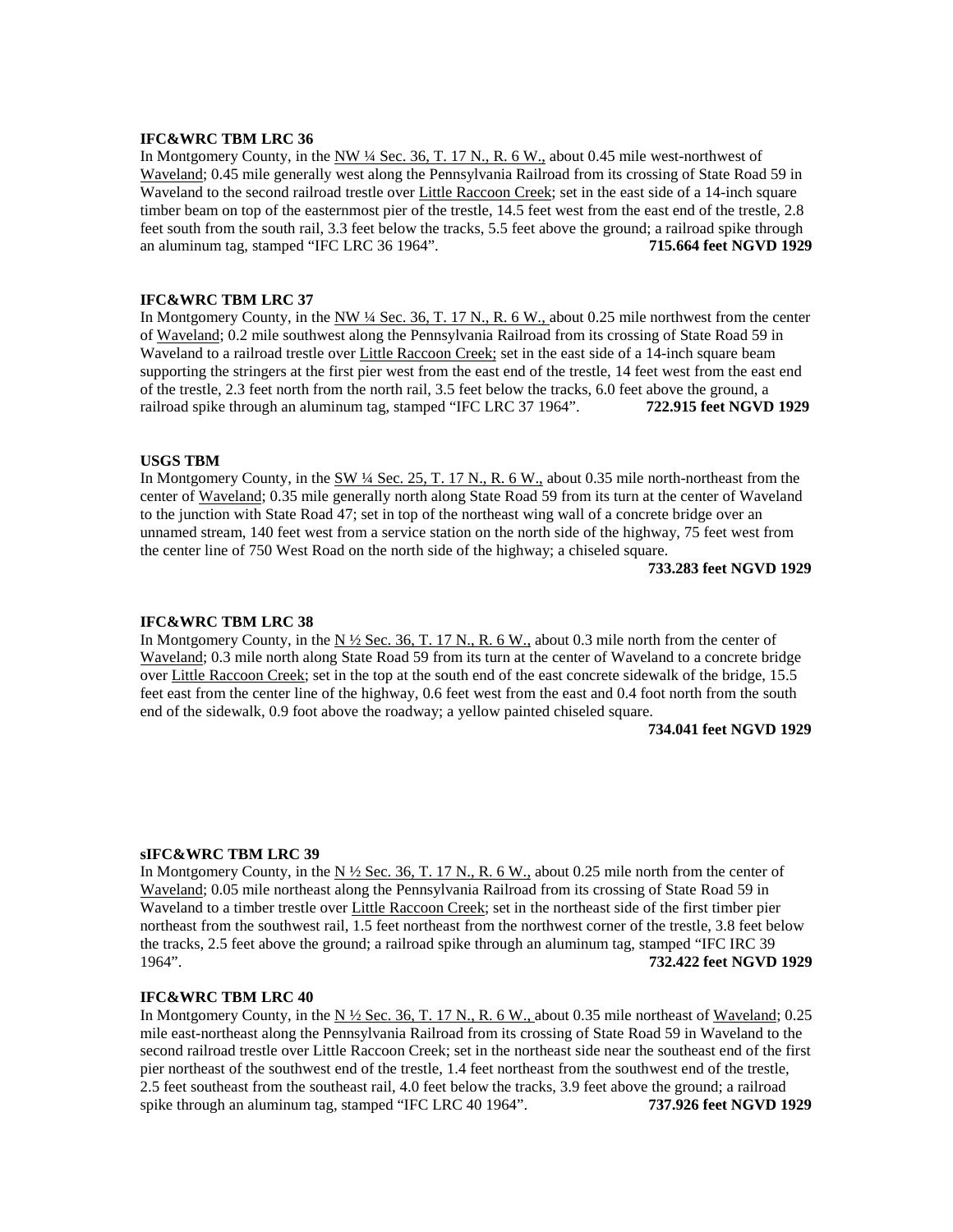## **IFC&WRC TBM LRC 41**

In Montgomery County, in the  $SE \frac{1}{4}$  Sec. 25, T. 17 N., R. 6 W., about 0.55 mile northeast of Waveland; 0.45 mile east-northeast along the Pennsylvania Railroad from its crossing of State Road 59 in Waveland to the third railroad trestle over Little Raccoon Creek; set in the northeast side near the southeast end of the first pier northeast from the southwest end of the trestle, 1.8 feet northeast from the southwest end of the trestle, 2.3 feet southeast from the southeast rail, 5.0 feet below the tracks, 4.0 feet above the ground; a railroad spike through an aluminum tag, stamped "IFC LRC 41 1964". **743.701 feet NGVD 1929**

## **USC&GS BM F 33**

In Montgomery County, in the SW ¼ Sec. 30, T. 17 N., R. 5 W., about 0.7 mile northeast of Waveland; 0.65 mile east-northeast along the Pennsylvania Railroad from its crossing of State Road 59 in Waveland; set in the top of a concrete post at a private road crossing, 575 feet southwest of milepost 38, 24 feet east from the center line of the crossing, 18 feet southeast from the southeast rail, 21 feet northwest from a fence, 2 feet southwest from a white wooden witness post, about 1 foot below the tracks, 0.3 foot above the ground; a U.S. Coast and Geodetic Survey bench mark tablet, stamped "F 33 1934".

#### **753.463 feet NGVD 1929**

#### **USC&GS BM G 74**

In Montgomery County, in the NW  $\frac{1}{4}$  Sec. 29, T. 17 N., R. 5 W., about 1.95 miles northeast of Waveland; 1.9 miles generally northeast along the Pennsylvania Railroad from its crossing of State Road 59 in Waveland to a north-south road crossing (600 West Road); set in the top of a concrete post, 52 feet northeast from the center of the crossing, 45 feet northeast from the center line of the north-south road, 21.5 feet northwest from the northwest rail, 37.5 feet southeast from the center line of State Road 47 Paralleling the track, 19 feet east from the southeast end of a 2-foot concrete culvert, 2 feet south from a white wooden witness post, 2 feet lower than the tracks, 0.3 foot above the ground; a U.S. Coast and Geodetic Survey bench mark tablet, stamped "G 74 1946". **784.861 feet NGVD 1929**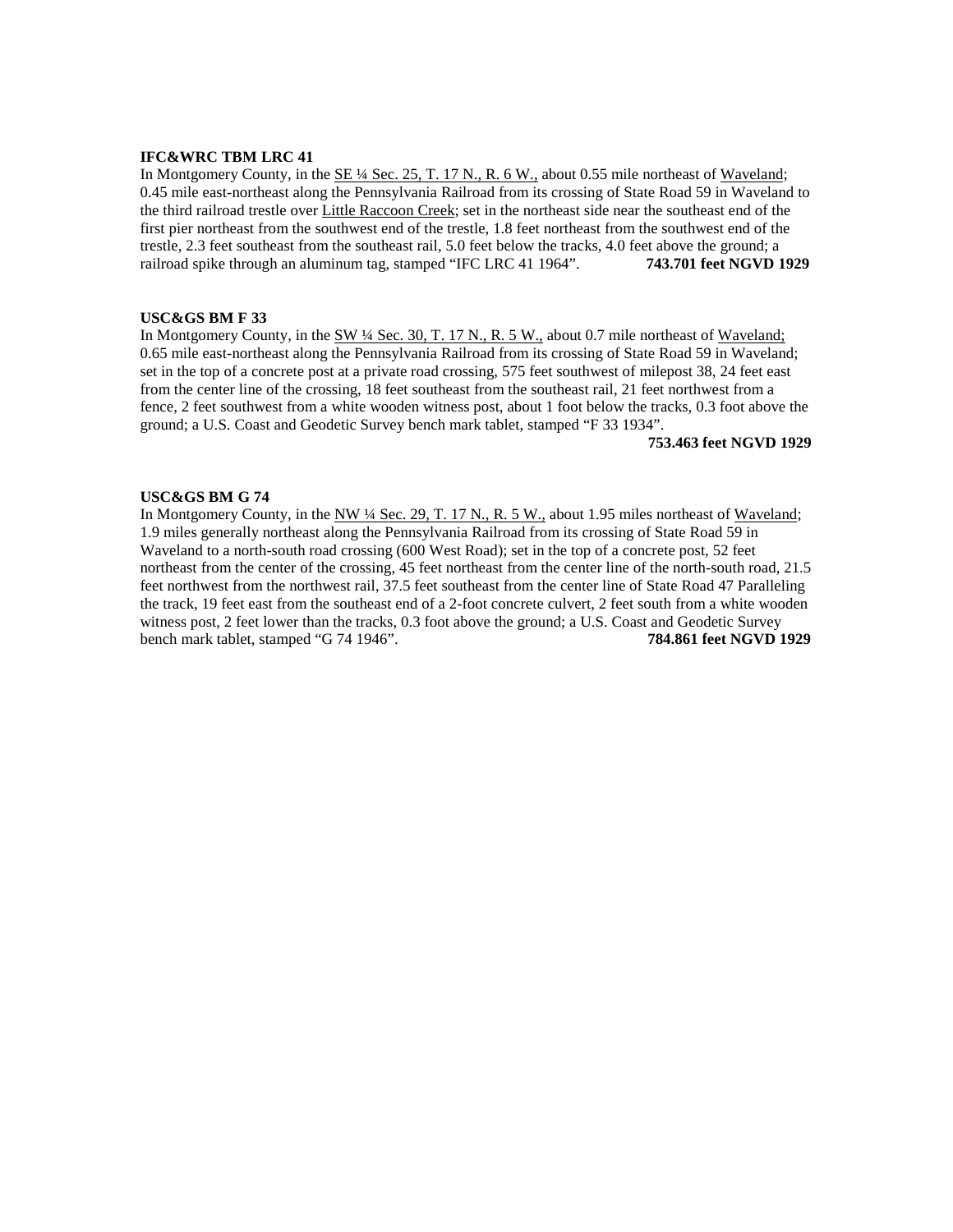# INDIANA DEPARTMENT OF NATURAL RESOURCES DIVISION OF WATER MONTGOMERY COUNTY HONEY CREEK 3RD ORDER

# **INDOT BM MONT C 19**

In Montgomery County, Darlington Quad, set in the NW ¼ of section 9, T.19 N., R.3 W., 2<sup>nd</sup> P.M. About 0.3 miles east of Darlington, IN. Set on top in the center of the northwest wingwall of the S.R. 47 bridge over Honey Creek. 26.5 feet north of the centerline of S.R. 47, 0.4 feet north of the south face of headwall, 1 foot east of the west face of headwall, 0.9 feet below the top of concrete headwall. A standard SHCI BM tablet stamped "MONT C 19"

**770.665 feet NAVD 1988 770.987 feet NGVD 1929**

# **IDNR TBM HC 1 1996**

In Montgomery County, Darlington Quad, set in the SW 1/4 of section 9, T.19 N., R.3 W., 2<sup>nd</sup> P.M. About 0.9 miles southeast of Darlington, IN. Set about 700 feet west of the C. R. 400 North bridge over Honey Creek. Set in the south side of a power pole. 33 feet north of the centerline of C.R. 400 North, 13.5 feet east of the centerline of a gravel drive, about 1.5 feet above the ground. A railroad spike through an aluminum tag (not stamped). **813.876 feet NGVD 1929**

# **IDNR TBM HC 2 1996**

In Montgomery County, Darlington Quad, set in the NW ¼ of section 9, T.19 N., R.3 W., 2<sup>nd</sup> P.M. Set in the town of Darlington, IN. Set near the northwest corner of the Stockwell Road (C.R. 500 North)bridge over Honey Creek. Set in the east side of a light pole. 63 feet north of the centerline of Stockwell Road, 29.5 feet northeast of the northeast corner of tollgate house, about 1.3 feet above the ground. A railroad spike through an aluminum tag (not stamped).

# **756.211 feet NGVD 1929**

# **IDNR TBM HC 3 1996**

In Montgomery County, Darlington Quad, set in the NE <sup>1</sup>/4 of section 8, T.19 N., R.3 W., 2<sup>nd</sup> P.M. Set in the town of Darlington, IN. Set near the southwest corner of the Madison Street bridge over Honey Creek. Set in the northeast side of a power pole. 47 feet southwest of the southwest corner of the Madison Street bridge, 36.5 feet west of a telephone riser box, 15.2 feet west of the centerline of Madison Street, about 1 foot above the ground. A railroad spike through an aluminum tag (not stamped). **748.333 feet NGVD 1929**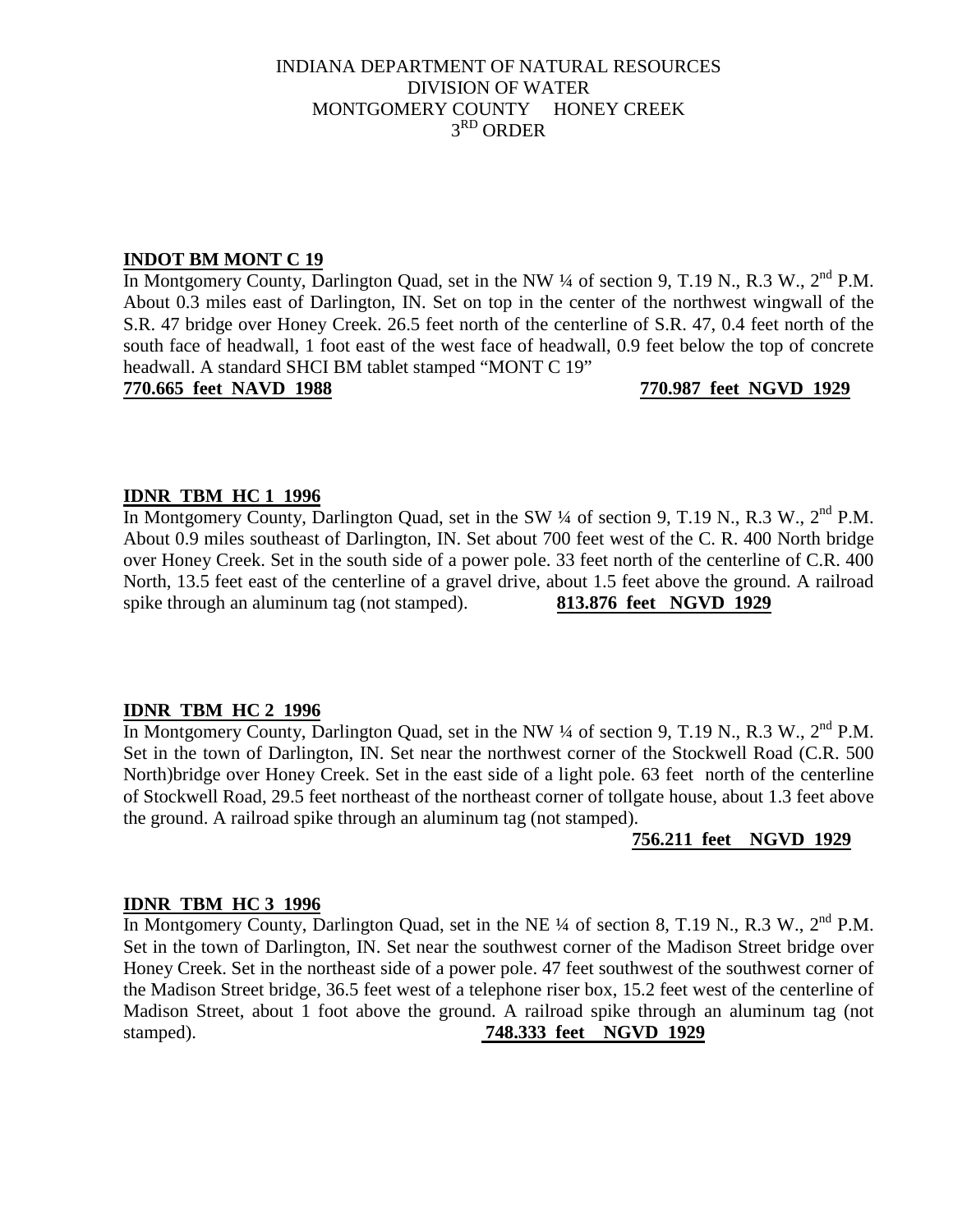# **INDOT BM MONT CO2R**

In Montgomery County, Shannondale Quad, set in the NW  $\frac{1}{4}$  of section 3, T.19 N., R.3 W., 2<sup>nd</sup> P.M. Set on top of the southwest end of the northwest concrete guardrail of the S. R. 47 bridge over Hazel Creek. 49.5 feet east of riser pole on ROW fence, 17.7 feet northwest of the centerline of S. R. 47, 15.2 feet northeast of the most northwesterly corner of bridge, 0.5 foot southwest of bridge expansion joint, 2.8 feet above the road. A standard INDOT BM tablet stamped "MONT CO2R" **778.450 feet NAVD 1988 778.772 feet NGVD 1929**

# **IDNR TBM HAZEL 4 1996**

In Montgomery County, Colfax Quad, set in the NE <sup>1</sup>/4 of section 3, T.19 N., R.3 W., 2<sup>nd</sup> P.M. Starting from the intersection of S. R. 47 and C. R. 925 East, thence southwest along S. R. 47 about 200 feet to a power pole on the southeast side of S. R. 47. Set in the east side of power pole. 188 feet southwest of south most stop sign at intersection of S. R. 47 and 925 East, 18 feet southeast of centerline of S. R. 47, 53 feet east of angle pole across S. R. 47, 41 feet southeast of old fence corner post, 1.2 feet above the ground. A railroad spike through an aluminum tag (not stamped). **794.367 feet NAVD 1988 794.690 feet NGVD 1929**

# **IDNR TBM HAZEL 5 1996**

In Montgomery County, Shannondale Quad, set in the NW  $\frac{1}{4}$  of section 2, T.19 N., R.3 W., 2<sup>nd</sup> P.M. Set in the northwest 1/4 of the intersection of C. R. 550 North and C. R. 925 East. Set in the east side of a power pole. 17 feet west of the centerline C. R. 925 East, 21 feet north of the centerline of C. R. 550 North, 40.5 feet west of telephone riser box, 13.1 feet north of a road sign, 1.2 feet above the ground. A railroad spike through an aluminum tag (not stamped).

**806.313 feet NAVD 1988 806.638 feet NGVD 1929**

# **IDNR TBM HAZEL 2 1996**

In Montgomery County, Shannondale Quad, set in the NW  $\frac{1}{4}$  of section 1, T.19 N., R.3 W., 2<sup>nd</sup> P.M. Set near the northwest corner of the C. R. 550 North bridge over Hazel Creek. Set in the south side of a power pole # DA1-77-17. 86 feet west of the west end of bridge, about 150 feet east of C. R. 1000 East, 30 feet west of a driveway leading south, 16.5 feet north of the centerline of C. R, 550 North, 2.5 feet northeast of a telephone riser box, about 1 foot above the ground. A railroad spike through an aluminum tag (not stamped).

**805.006 feet NAVD 1988 805.332 feet NGVD 1929**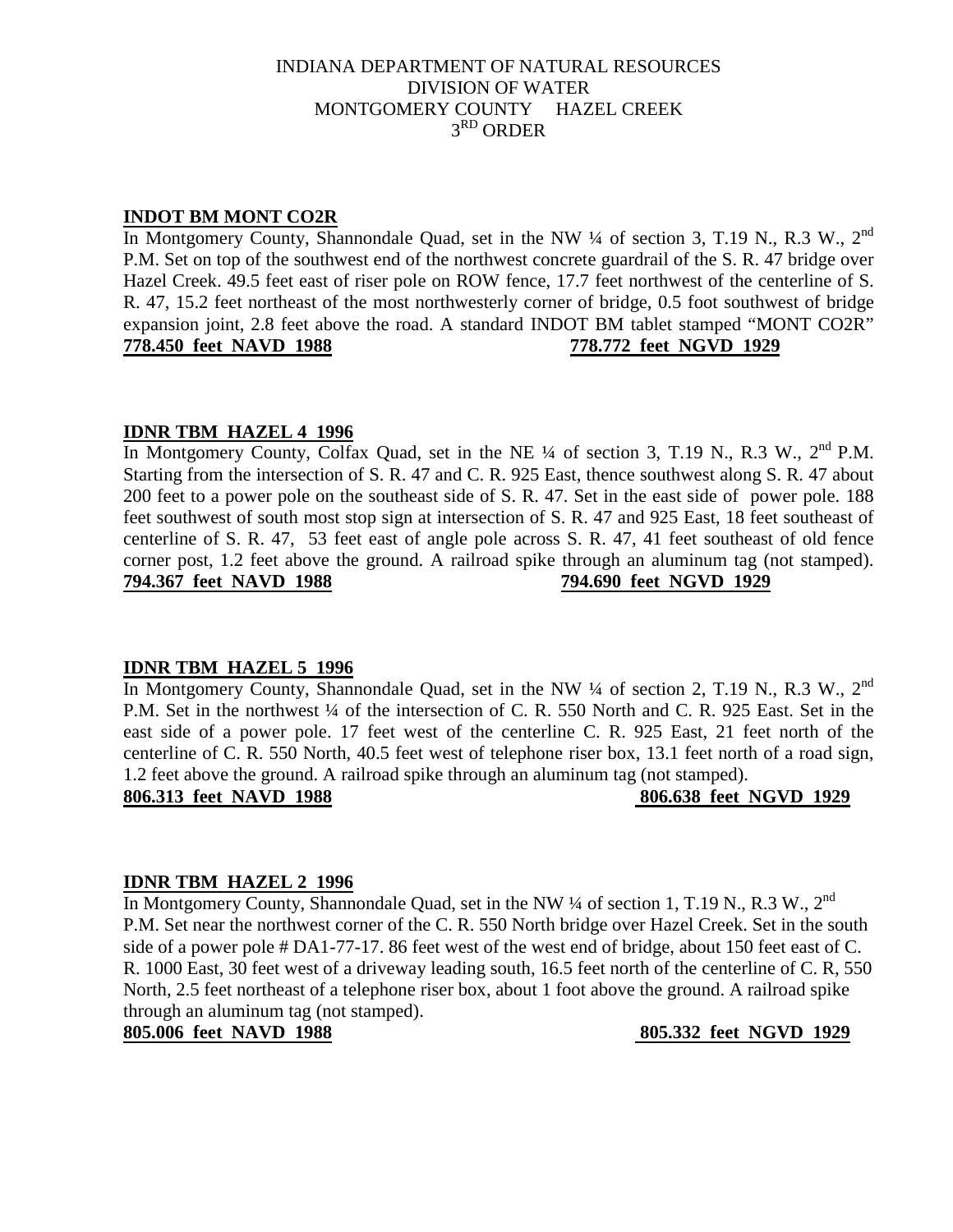# **IDNR TBM HAZEL 3 1996**

In Montgomery County, Shannondale Quad, set in the NW  $\frac{1}{4}$  of section 1, T.19 N., R.3 W., 2<sup>nd</sup> P.M. Set in top of the northeast wingwall of the C. R. 1000 East bridge over Hazel Creek. 16 feet east of the centerline of C. R. 1000 East, 1.2 feet north of the streamward face of bridge seat, 0.3 foot below the bridge deck, A chiseled triangle.

**801.139 feet NAVD 1988 801 465 feet NGVD 1929**

# **IDNR TBM HAZEL 6 1996**

In Montgomery County, Shannondale Quad, set in the NE ¼ of section 1, T.19 N., R.3 W., 2<sup>nd</sup> P.M. Set in the northwest 1/4 of the intersection of C. R. 550 North and Boone County Line Road. Set in top of the southwest corner of a concrete pad flush with the ground. 52 feet west of the centerline of Boone County Line Road, 88.3 feet northwest of a road sign, 14 feet north of the centerline of C. R. 550 North, 2.0 feet southwest of a telephone riser box. A chiseled triangle.

**821.514 feet NAVD 1988 821.842 feet NGVD 1929**

# **USGS BM 85 EOM 1958**

In Montgomery County, Shannondale Quad, set in the NW  $\frac{1}{4}$  of section 7, T.19 N., R.2 W., 2<sup>nd</sup> P.M. Set in the southeast ¼ of the intersection of Boone County Line Road and C. R. 500 North. 17.3 feet east of the centerline of County Line Road, 17.8 feet south of the centerline of C. R. 500 North, 33.3 feet southeast of a road sign, about 4 feet above the ground. Set on top of a concrete fence post. A stem for missing USGS BM tablet.

# **830.536 feet NAVD 1988 830.864 feet NGVD 1929**

# **IDNR TBM HAZEL 7 1996**

In Montgomery County, Shannondale Quad, set in the SE  $\frac{1}{4}$  of section 12, T.19 N., R.3 W., 2<sup>nd</sup> P.M. Set in the southwest  $\frac{1}{4}$  of the intersection of C. R. 450 North and Boone County Line Road. Set in the east side of a power pole # pwp AB4-51. 21 feet west of the centerline of Boone County Line Road, 14 feet south of the centerline of C. R. 450 North, 43 feet west of a road sign, about 1.3 foot above the ground. A railroad spike through an aluminum tag (not stamped).

**835.513 feet NAVD 1988 835.842 feet NGVD 1929**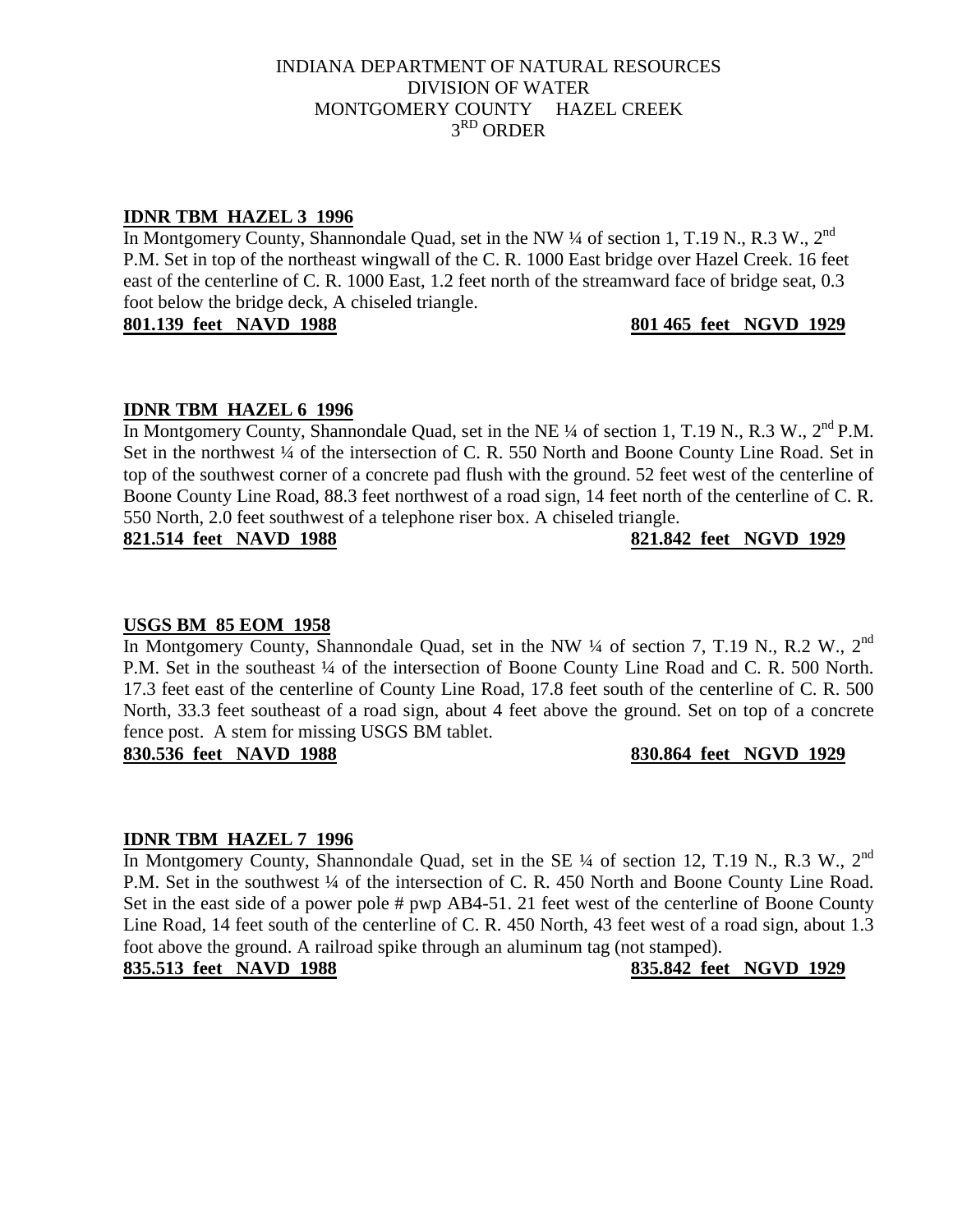# **IDNR TBM HAZEL 1 1996**

In Montgomery County, Shannondale Quad, set in the SE  $\frac{1}{4}$  of section 12, T.19 N., R.3 W., 2<sup>nd</sup> P.M. Set near the west end of the C. R. 450 North bridge over Hazel Creek. Set in the north side of a power pole. 60 feet west of the west end of C. R. 450 North bridge, about  $\pm$  180 feet east of a private drive leading north, 13.5 feet south of the centerline of C. R. 450 North, about 1 foot above the ground. A railroad spike through an aluminum tag (not stamped).

**825.096 feet NAVD 1988 825.425 feet NGVD 1929**

# **IDNR TBM HAZEL 9 1996**

In Montgomery County, Shannondale Quad, set in the NE  $\frac{1}{4}$  of section 24, T.19 N., R.3 W., 2<sup>nd</sup> P.M. About 2 miles north of Shannondale, Set near the SW  $\frac{1}{4}$  of the intersection of Boone County Line Road and C. R. 300 North. Set in the southwest corner of concrete box culvert. 255 feet west of the centerline of County Line Road, 77 feet east of centerline of driveway, 55.0 feet southeast of a mailbox post, 15.5 feet south of the centerline of C. R. 300 North, 14.3 feet northeast of a fence corner post, 0.3 foot north of the south face of box culvert, 0.4 foot east of the west face of box culvert. A chiseled triangle.

**845.873 feet NAVD 1988 846.205 feet NGVD 1929**

# **NGS BM V 111 1946**

In Montgomery County, Shannondale Quad, set in the NW  $\frac{1}{4}$  of section 36, T.19 N., R.3 W., 2<sup>nd</sup> P.M. About 0.3 miles west of Shannondale, IN. Set near the northwest corner of the Shannondale Cemetery. 60 feet southeast of the centerline of S. R. 32, 9 feet west of the centerline of the west most drive into cemetery, 16.4 feet northeast of power pole # A13-33, about 1.5 foot below the highway, flush with the ground. Set in top of a concrete post, A standard USC & GS BM tablet stamped " V111 1946"

**850.113 feet NAVD 1988 850.451 feet NGVD 1929**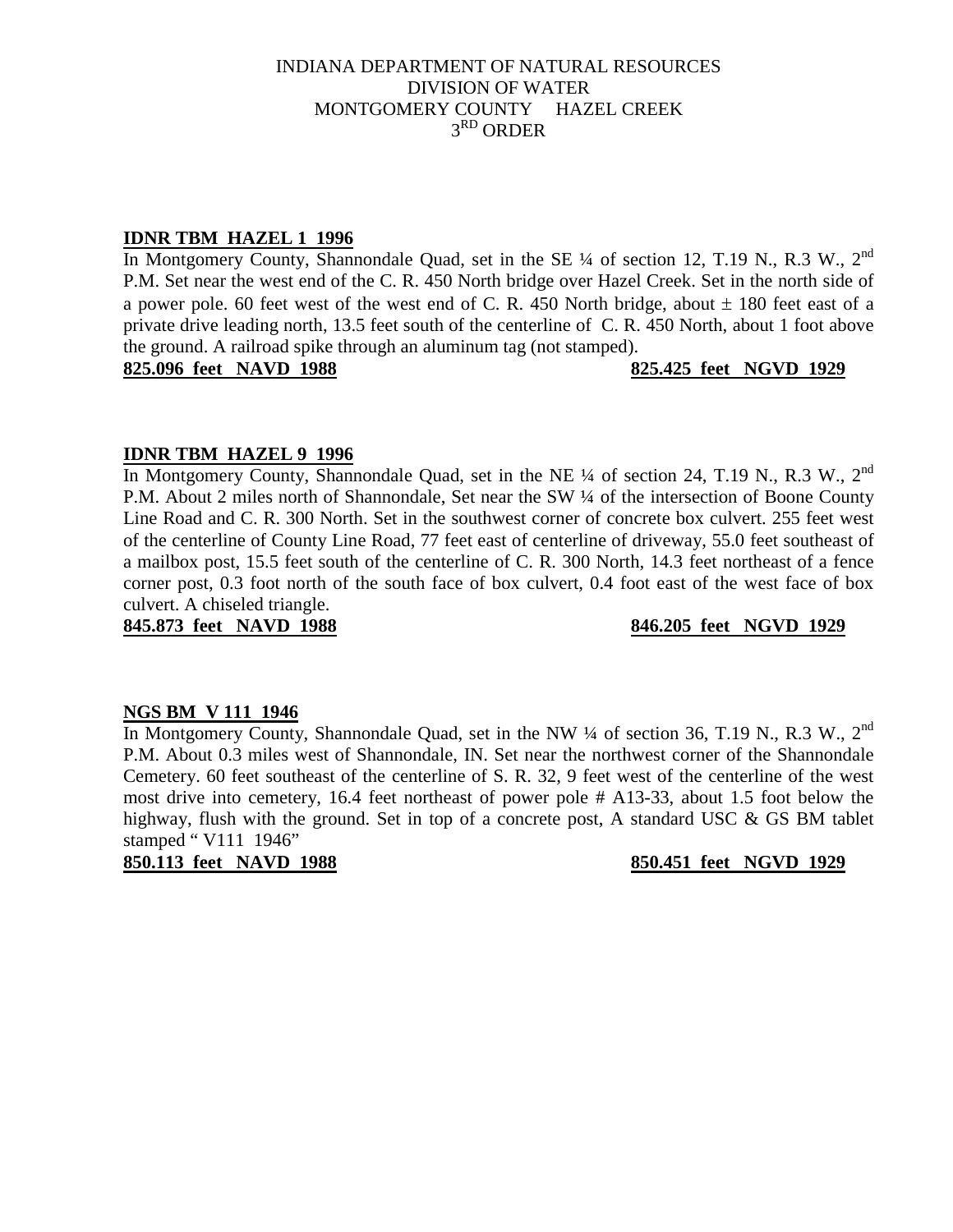# **NGS BM U 87 1946**

In Montgomery County, Darlington Quad, in the NW  $\frac{1}{4}$  of section 3, T. 19 N. R. 4 W.  $2^{nd}$  P.M. About 4.4 miles west of Darlington, IN. Starting from the intersection of C. R. 550 North and C. R. 200 East, thence east along C. R 550 about 0.2 miles. 25.2 feet north of the centerline of C. R. 550 North, 39 feet east of a power pole, 15 feet north of a 24 inch CMP, 5.6 feet northeast of a white telephone pole fence post, 0.5 feet north of a barbed wire fence, Set in top of a concrete post, about

0.4 feet above the ground. A standard USC & GS BM tablet stamped "U 87 1946"<br> $2<sup>nd</sup> order$  782.521 feet NGVD 1929 782.230 fee  **2nd order 782.521 feet NGVD 1929 782.230 feet NAVD 1988**

# **IDNR TBM 8232000-5**

In Montgomery County, Darlington Quad, in the NE  $\frac{1}{4}$  of section 9, T, 19 N, R, 4 W,  $2^{nd}$  P.M. About 4.6 miles west of Darlington, IN. Starting from the intersection of C. R. 550 North and C. R. 200 East, thence south along C. R. 200 East about 0.75 miles to a house on the west side of C. R. 200 East. Set in the west side of power pole # DA4-12-13, 69.5 feet north of centerline of driveway, 55.5 feet north of cable riser box, 25 feet west of centerline of C. R. 200 East, about 1.4 feet above the ground. A railroad spike through an aluminum tag stamped "IDNR TBM 8232000 5" **792.031 feet NGVD 1929 791.740 feet NAVD 1988**

# **IDNR TBM 8232000-4**

In Montgomery County, Darlington Quad, in the SE <sup>1</sup>/4 of section 9, T. 19 N. R. 4 W. 2<sup>nd</sup> P.M. About 4.8 miles west of Darlington, IN. Set in the northwest ¼ of the intersection of C. R. 400 North and C. R. 175 East. Set in the south side of power pole # DA 3173. 18 feet west of the extended centerline of C. R. 175 East, 17.6 feet north of the centerline of C. R. 400 North, about 1.7 feet above the ground. A railroad spike through an aluminum tag stamped "IDNR TBM 8232000 4" **778.687 feet NGVD 1929 778.395 feet NAVD 1988**

# **IDNR BM SUGAR 1 2000**

In Montgomery County, Darlington Quad, in the SE ¼ of section 16, T. 19 N. R. 4 W. 2<sup>nd</sup> P.M. About 4.8 miles west of Darlington, IN. Set on top of the northeast concrete bridge abutment of the C. R. 175 East bridge over Sugar Creek. 15.6 feet east of the centerline of C. R. 175 East, 10.6 feet south of north face of concrete bridge abutment, 1.0 foot north of the south face of concrete bridge abutment, 0.55 feet west of east face of concrete bridge abutment, about 2.8 feet below top of concrete guardrail. About level with bridge deck. A standard IDNR BM tablet stamped "SUGAR 1 2000" **697.865 feet NGVD 1929 697.573 feet NAVD 1988**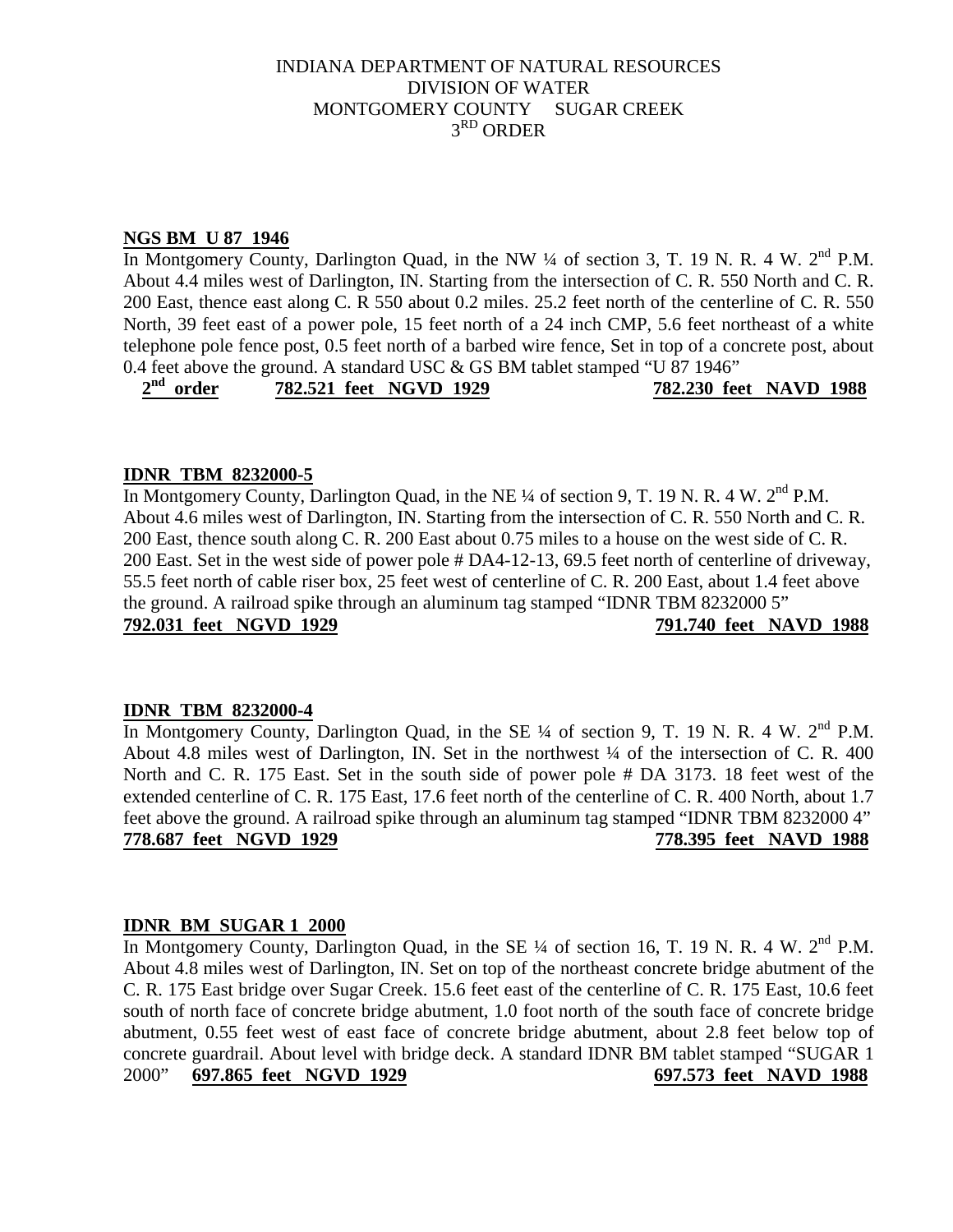# **IDNR TBM 8232000-3**

In Montgomery County, Darlington Quad, in the NW ¼ of section 22, T. 19 N. R. 4 W. 2<sup>nd</sup> P.M. About 5 miles southwest of Darlington, IN. Starting from the intersection of C. R. 275 East and 300 North, thence west, southwest and west along C. R. 300 North about 0.6 miles. Set in the north side of a 40 inch Black Locust tree. This tree stands alone.  $\pm$  300 feet east of a yellow house. 14 feet south of the centerline of C. R. 300 North, about 1.5 feet above the ground. A railroad spike through an aluminum tag stamped "IDNR TBM 8232000 3"

**768.038 feet NGVD 1929 767.746 feet NAVD 1988**

# **IDNR BM MNT 16 2000**

In Montgomery County, Darlington Quad, in the SE  $\frac{1}{4}$  of section 15, T. 19 N. R. 4 W.  $2^{nd}$  P.M. About 4.2 miles southwest of Darlington, IN. Set on top of the northeast concrete bridge abutment of the C. R. 275 East bridge over Sugar Creek. 14.4 feet east of the centerline of C. R. 275 East, 13.5 feet north of south face of abutment, 7.1 feet north of expansion joint, 1 foot south of north face of abutment, 1.1 feet northeast of steel guardrail post. About level with the road. A standard IDNR BM tablet stamped "MNT 16 1985 RESET"

**706.837 feet NGVD 1929 706.543 feet NAVD 1988**

# **IDNR TBM 8232000-2**

In Montgomery County, Darlington Quad, in the SE  $\frac{1}{4}$  of section 10, T. 19 N. R. 4 W.  $2^{nd}$  P.M. About 4 miles southwest of Darlington, IN. Starting from the intersection of C. R. 275 East and 500 North, thence about  $\pm 0.9$  miles southerly along C. R. 275 East to an unnamed tributary of Sugar creek under C. R. 275 East. Set on top of the most northerly steel "I" beam on the east most side of C. R. 275 East. 25.0 feet southeast of the intersection of ground and guardrail, 17.3 feet westerly of wood fence post, 16.4 feet northeast of the centerline of the C. R. 275 East, about 2.5 feet above the ground. Two filed notches in steel "I" beam.

**741.064 feet NGVD 1929 740.770 feet NAVD 1988**

# **IDNR TBM 8232000-1**

In Montgomery County, Darlington Quad, in the NE  $\frac{1}{4}$  of section 10, T. 19 N. R. 4 W.  $2^{nd}$  P.M. About 4 miles west of Darlington, IN. Set in the SW ¼ of the intersection of C. R. 275 East and 500 North. 73 feet south of a cable riser box, 71.3 feet west of a cable riser box, 41 feet northwest of end fence post, 19 feet west of the centerline of C. R. 275 East, 1.6 feet above the ground. A railroad spike through an aluminum tag stamped "IDNR TBM 8232000 1".

# **792.765 feet NGVD 1929 792.472 feet NAVD 1988**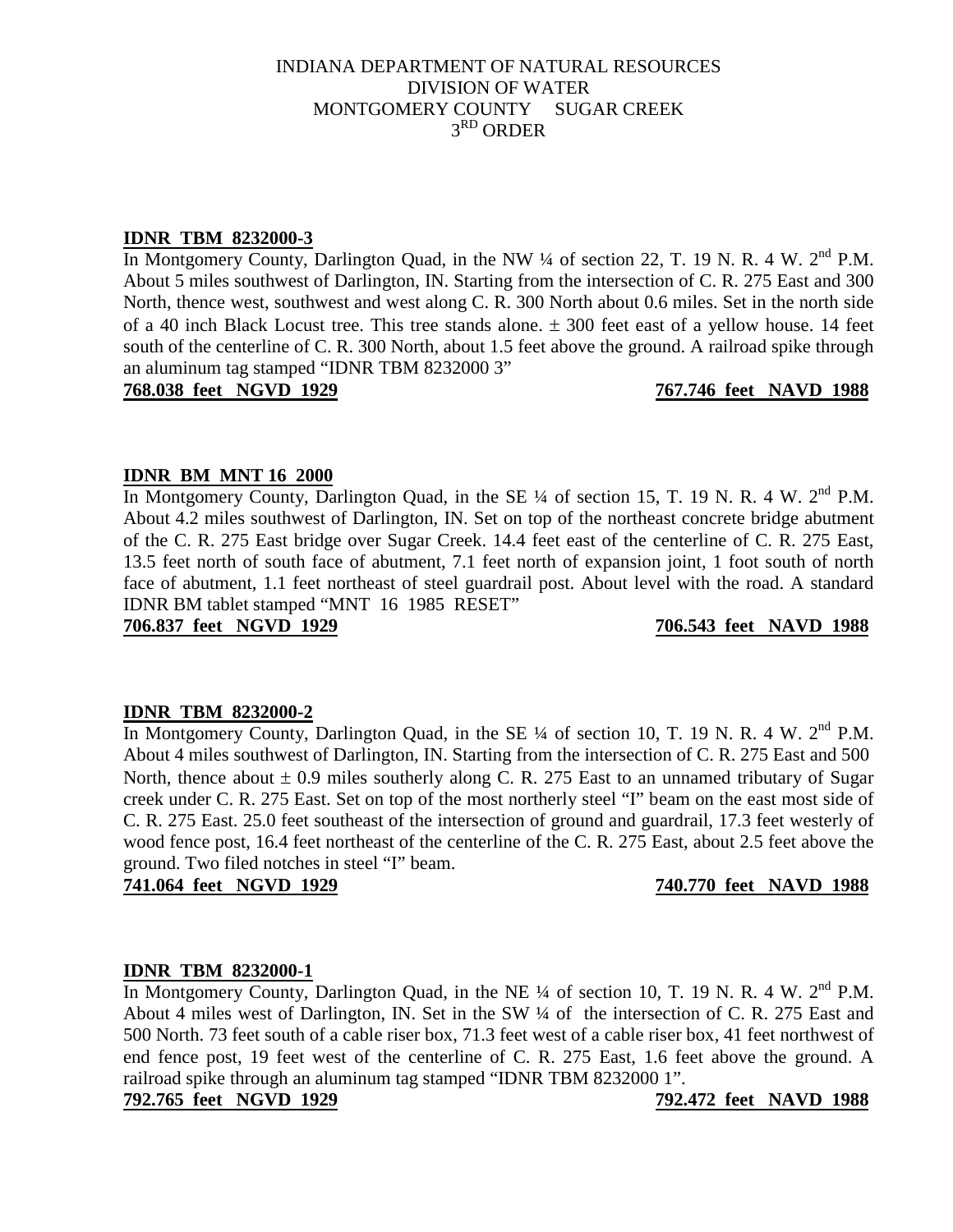# **NGS BM S 87 1946**

In Montgomery County, Darlington Quad, in the NW ¼ of section 11, T. 19 N. R. 4 W. 2<sup>nd</sup> P.M. About 2.9 miles westerly of Darlington, IN. Starting from the intersection of C. R. 500 North and C. R. 375 East, thence west along C. R 500 north about  $\pm$  350 feet to a gravel drive leading south. 28.5 feet south of the centerline of C. R. 500 North, 22.6 feet north of a power pole,13 feet west of the centerline of driveway, 5.3 feet southeast of a power pole, 2.3 feet east of a fence post, about 0.4 feet above the ground. Set in top of a concrete post. A standard USC & GS BM tablet stamped "S 87 1946" **2nd order 790.474 feet NGVD 1929 790.180 feet NAVD 1988**

# **IDNR TBM 882000-1**

In Montgomery County, Darlington Quad, in the NW  $\frac{1}{4}$  of section 12, T. 19 N. R. 4 W.  $2^{nd}$  P.M. About 2.5 miles west of Darlington, IN. Set on top of the northwest wingwall of the C. R. 425 East bridge over Sugar Creek. 14 .9 feet west of the centerline of the road, 13.5 feet north of the south face of the concrete wingwall, 0.6 feet south of the north face of the wingwall, about level with the road. A county surveyor brass plug "unstamped"

**731.573 feet NGVD 1929 731.279 feet NAVD 1988**

# **IDNR TBM 882000-2**

In Montgomery County, Darlington Quad, in the NW  $\frac{1}{4}$  of section 12, T. 19 N. R. 4 W.  $2^{nd}$  P.M. About 2.5 miles west of Darlington, IN. Set at the southeast corner of the C. R. 425 East bridge over Sugar Creek. Set in the concrete base of guardrail. 14.1 feet east of the centerline of C. R. 425 East, 0.6 foot north of the south face of concrete base of guardrail, 0.8 foot west of the east face of base, 1.3 feet south of south most steel guardrail post, about 0.5 foot above the ground. A chiseled triangle. **724.218 feet NGVD 1929 723.924 feet NAVD 1988**

# **IDNR TBM SUGAR 101 2000**

In Montgomery County, Darlington Quad, in the NE  $\frac{1}{4}$  of section 7, T. 19 N. R. 3 W.  $2^{nd}$  P.M. About 0.9 miles west of Darlington, IN. Set at the northwest corner of the C. R. 500 North bridge over Sugar Creek. Set on top of a concrete guardrail. 13.4 feet north of the centerline of C. R. 500 North, 5.5 feet east from the west end of concrete, 0.5 west of east end of concrete, about 2.7 feet above the road. A chiseled triangle.

# **740.270 feet NGVD 1929 739.948 feet NAVD 1988**